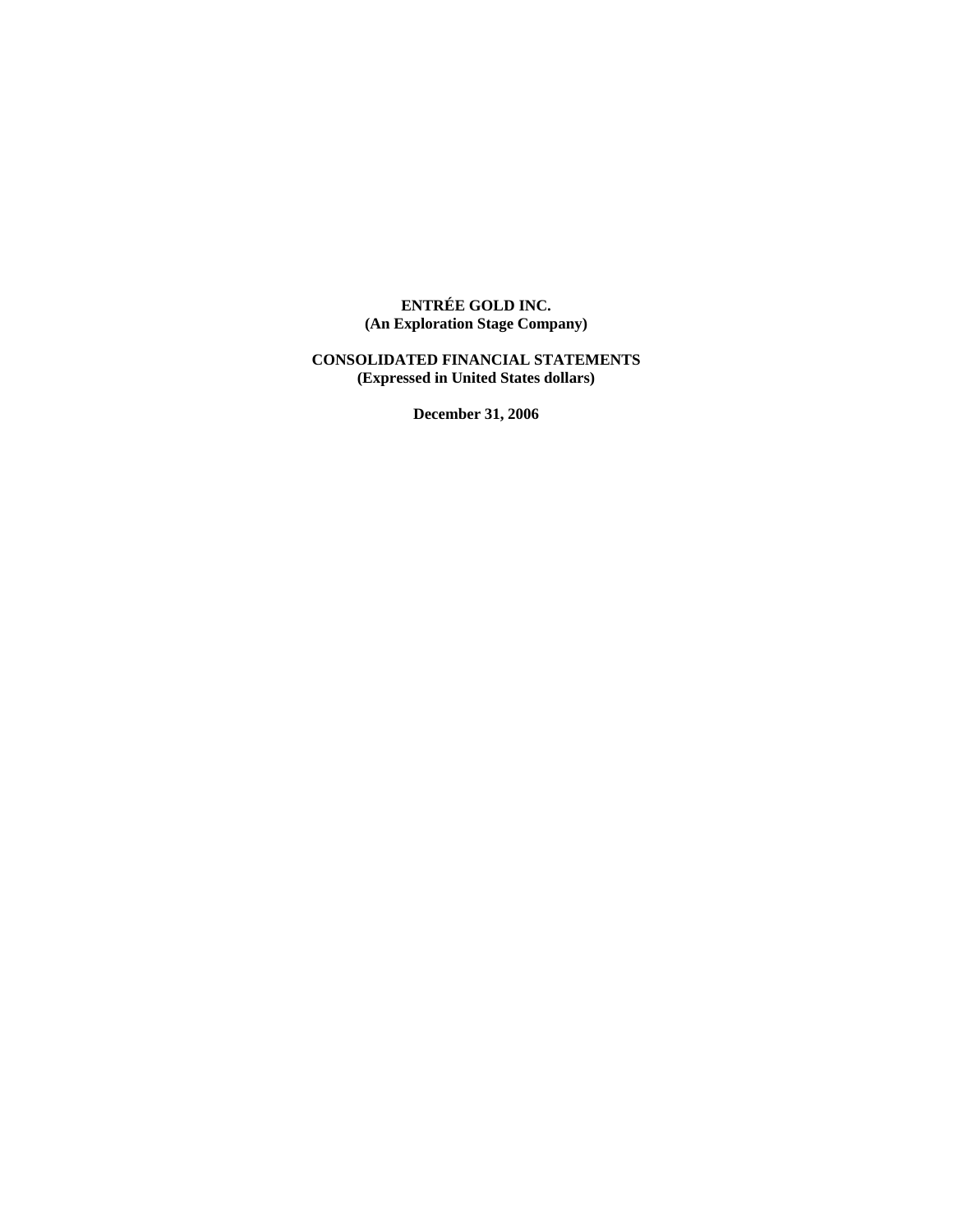### **REPORT OF INDEPENDENT REGISTERED PUBLIC ACCOUNTING FIRM**

To the Shareholders of Entrée Gold Inc.

We have audited the accompanying consolidated balance sheets of Entrée Gold Inc. as at December 31, 2006 and 2005 and the related consolidated statements of operations and comprehensive loss, stockholders' equity and cash flows for the years then ended and for the cumulative period from inception (July 19, 1995) to December 31, 2006. These consolidated financial statements are the responsibility of the Company's management. Our responsibility is to express an opinion on these financial statements based on our audits.

We conducted our audits in accordance with the standards of the Public Company Accounting Oversight Board (United States). Those standards require that we plan and perform an audit to obtain reasonable assurance about whether the financial statements are free of material misstatement. An audit includes examining, on a test basis, evidence supporting the amounts and disclosures in the financial statements. An audit also includes assessing the accounting principles used and significant estimates made by management, as well as evaluating the overall financial statement presentation. We believe that our audits provide a reasonable basis for our opinion.

In our opinion, the consolidated financial statements referred to above present fairly, in all material respects, the financial position of the Company as at December 31, 2006 and 2005 and the results of its operations and its cash flows for the years then ended and for the cumulative period from inception (July 19, 1995) to December 31, 2006 in conformity with generally accepted accounting principles in the United States of America.

#### **"DAVIDSON & COMPANY LLP"**

Vancouver, Canada Chartered Accountants

February 15, 2007

#### **1. A Member of** *SC INTERNATIONAL*

1200 - 609 Granville Street, P.O. Box 10372, Pacific Centre, Vancouver, BC, Canada, V7Y 1G6 **Telephone (604) 687-0947 Fax (604) 687-6172**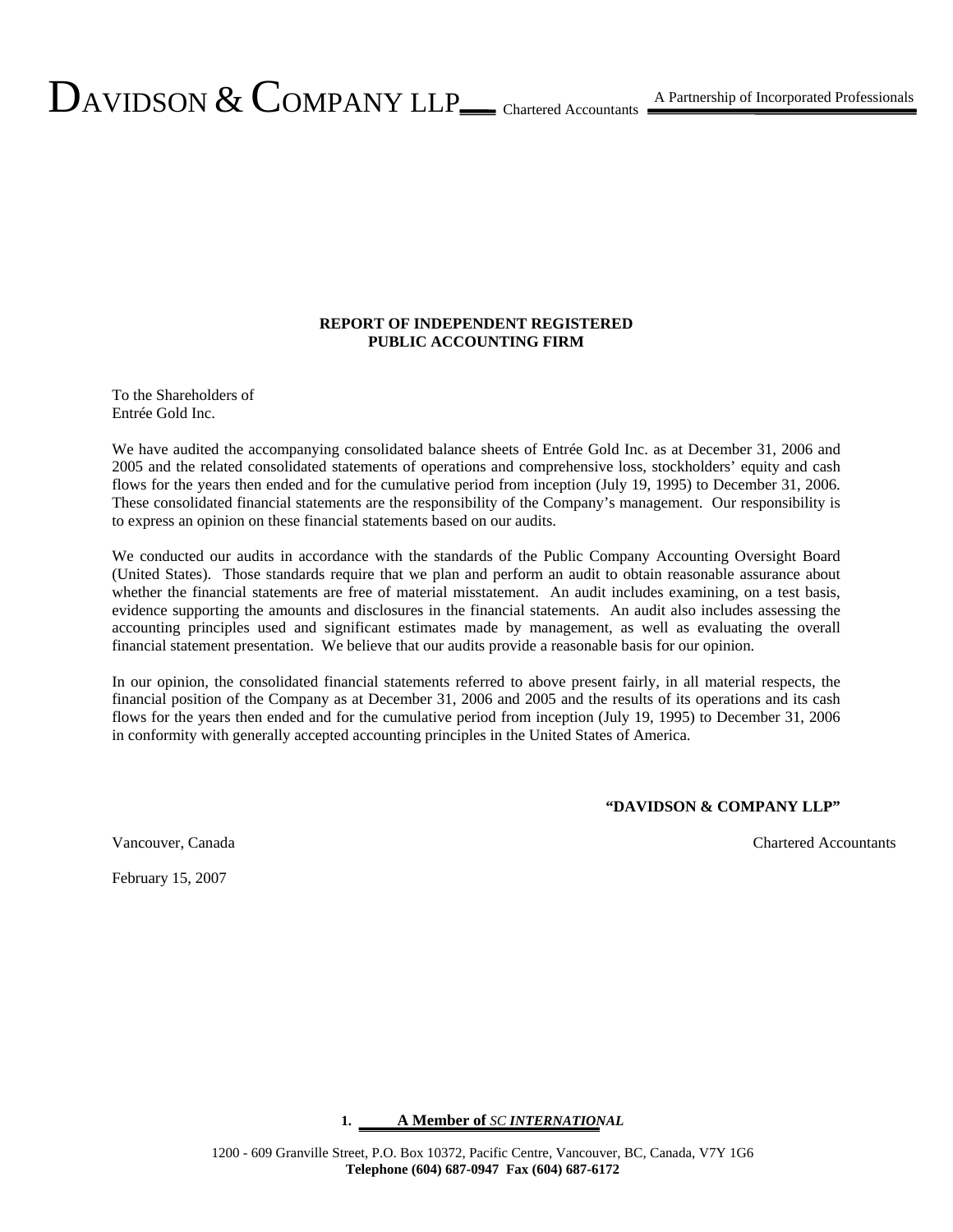(An Exploration Stage Company) CONSOLIDATED BALANCE SHEETS (Expressed in United States Dollars)

|                                                                                                                                         | December 31<br>2006 | December 31,<br>2005 |
|-----------------------------------------------------------------------------------------------------------------------------------------|---------------------|----------------------|
| <b>ASSETS</b>                                                                                                                           |                     |                      |
| <b>Current</b>                                                                                                                          |                     |                      |
| Cash and cash equivalents                                                                                                               | \$<br>14,258,422    | \$<br>21,687,487     |
| Receivables                                                                                                                             | 246,405             | 310,888              |
| Prepaid expenses                                                                                                                        | 160,345             | 169,133              |
| Total current assets                                                                                                                    | 14,665,172          | 22,167,508           |
| Equipment (Note 3)                                                                                                                      | 844,922             | 742,560              |
| <b>Total assets</b>                                                                                                                     | \$<br>15,510,094    | \$<br>22,910,068     |
| <b>LIABILITIES AND STOCKHOLDERS' EQUITY</b>                                                                                             |                     |                      |
| <b>Current</b>                                                                                                                          |                     |                      |
| Accounts payable and accrued liabilities                                                                                                | \$<br>356,229       | \$<br>502,449        |
| <b>Commitments</b> (Note 11)                                                                                                            |                     |                      |
| <b>Stockholders' equity</b>                                                                                                             |                     |                      |
| Common stock, no par value, unlimited number authorized, (Note 5)<br>70,858,093 (December 31, 2005 - 69,638,926) issued and outstanding | 47,294,292          | 45,423,077           |
| Additional paid-in capital                                                                                                              | 9,281,914           | 9,003,859            |
| Accumulated other comprehensive income:                                                                                                 |                     |                      |
| Foreign currency cummulative translation adjustment                                                                                     | 1,532,753           | 1,280,436            |
| Accumulated deficit during the exploration stage                                                                                        | (42, 955, 094)      | (33, 299, 753)       |
| Total stockholders' equity                                                                                                              | 15,153,865          | 22,407,619           |
| Total liabilities and stockholders' equity                                                                                              | \$<br>15,510,094    | \$<br>22,910,068     |

**Nature of operations** (Note 1)

The accompanying notes are an integral part of these consolidated financial statements.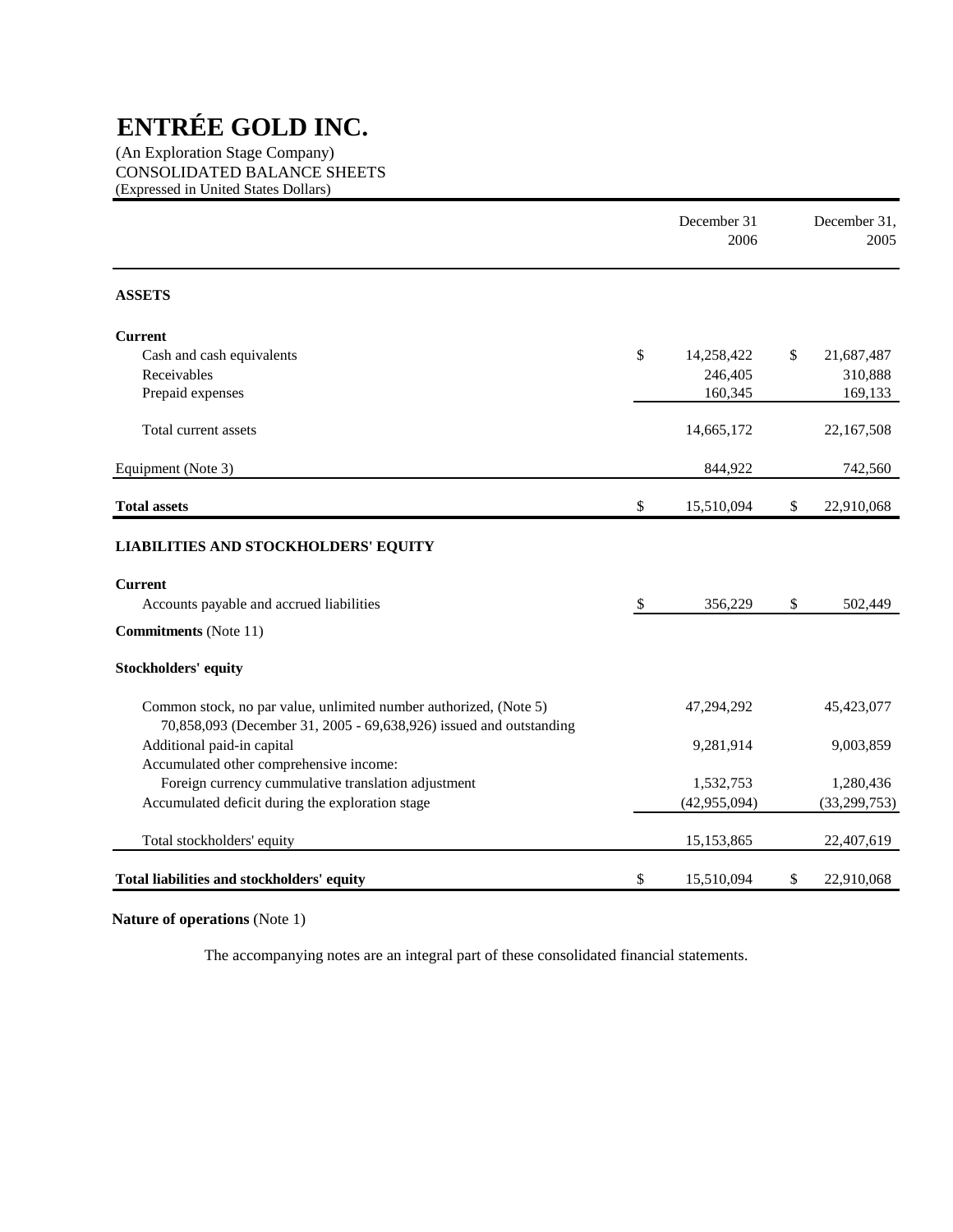(An Exploration Stage Company) CONSOLIDATED STATEMENTS OF OPERATIONS AND COMPREHENSIVE LOSS

(Expressed in United States Dollars)

|                                               |                        |                   | Cumulative     |
|-----------------------------------------------|------------------------|-------------------|----------------|
|                                               |                        |                   | Period from    |
|                                               |                        |                   | Inception      |
|                                               |                        |                   | (July 19,      |
|                                               | Year Ended             | Year Ended        | 1995) to       |
|                                               | December 31,           | December 31,      | December 31,   |
|                                               | 2006                   | 2005              | 2006           |
| <b>EXPENSES</b>                               |                        |                   |                |
| Audit and accounting                          | \$<br>89,115 \$        | 65,117 \$         | 260,715        |
| Consulting fees (Note 5)                      | 247,101                | 1,158,316         | 1,659,659      |
| Depreciation                                  | 200,530                | 126,375           | 361,440        |
| Escrow shares compensation (Notes 5 and 6)    |                        | (435,583)         | 1,790,959      |
| Foreign exchange loss                         | 19,071                 | (1,597)           | 35,984         |
| Legal (Note 5)                                | 86,316                 | 396,517           | 1,158,183      |
| Loss on settlement of debt                    |                        |                   | 5,252          |
| Management fees (Notes 5 and 6)               | 316,314                | 1,896,604         | 3,131,863      |
| Mineral property interests (Note 4 and 5)     | 6,086,891              | 8,333,650         | 28, 103, 398   |
| Office and administration (Note 5)            | 1,549,613              | 1,563,688         | 3,892,524      |
| Regulatory and transfer agent fees            | 241,942                | 84,937            | 411,481        |
| Shareholder communications and                |                        |                   |                |
| investor relations (Note 5)                   | 1,304,057              | 610,895           | 2,731,010      |
| Travel                                        | 236,264                | 206,793           | 596,887        |
| <b>Loss from operations</b>                   | (10, 377, 214)         | (14,005,712)      | (44, 139, 355) |
| Interest income                               | 721,873                | 313,945           | 1,184,261      |
|                                               |                        |                   |                |
| Net loss                                      | \$<br>$(9,655,341)$ \$ | $(13,691,767)$ \$ | (42, 955, 094) |
| Comprehensive loss:                           |                        |                   |                |
| Net loss                                      | \$<br>$(9,655,341)$ \$ | $(13,691,767)$ \$ | (42, 955, 094) |
| Foreign currency translation adjustment       | 252,317                | 1,099,954         | 1,532,753      |
|                                               |                        |                   |                |
| <b>Comprehensive loss</b>                     | \$<br>$(9,403,024)$ \$ | $(12,591,813)$ \$ | (41, 422, 341) |
| Basic and diluted loss per share              | \$<br>$(0.14)$ \$      | (0.23)            |                |
| Weighted average number of shares outstanding | 70,540,495             | 60,281,810        |                |

The accompanying notes are an integral part of these consolidated financial statements.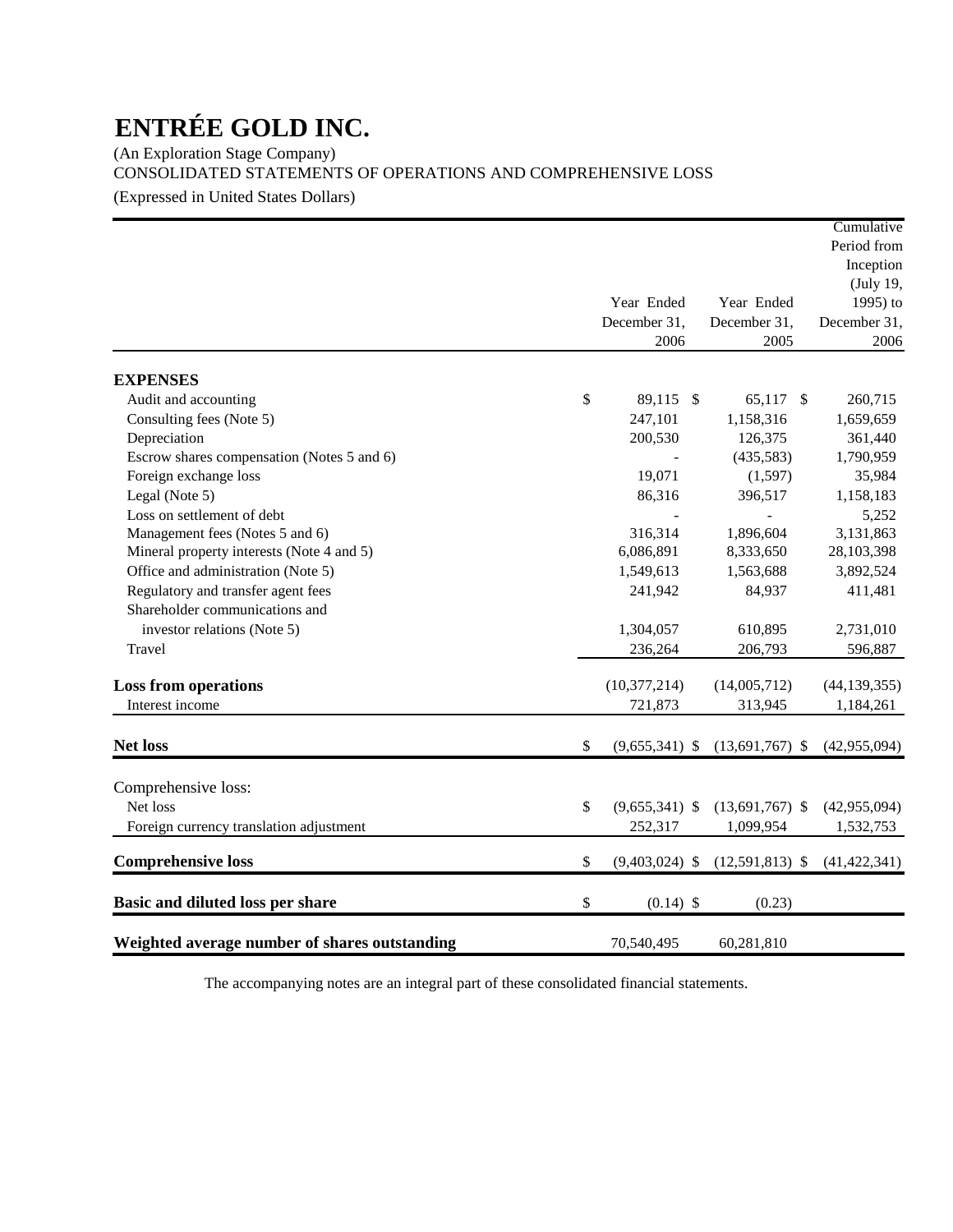(An Exploration Stage Company) CONSOLIDATED STATEMENT OF STOCKHOLDERS' EQUITY (Expressed in United States Dollars)

|                                            |               |               |                 |               |               | Accumulated      |               |
|--------------------------------------------|---------------|---------------|-----------------|---------------|---------------|------------------|---------------|
|                                            |               |               |                 |               | Accumulated   | Deficit          |               |
|                                            |               |               |                 |               | Other         | During the       | Total         |
|                                            | Number of     | Common        | Additional      |               | Comprehensive | Exploration      | Stockholders  |
|                                            | <b>Shares</b> | Stock         | Paid-in Capital |               | Income        | <b>Stage</b>     | Equity        |
| Balance, July 19, 1995 (date of inception) |               | \$            | \$              | $\mathcal{S}$ |               | \$               | \$            |
| Shares issued:                             |               |               |                 |               |               |                  |               |
| Private placements                         | 4,200,000     | 60,852        |                 |               |               |                  | 60,852        |
| Acquisition of mineral property interests  | 3,200,000     | 147,520       |                 |               |               |                  | 147,520       |
| Foreign currency translation adjustment    |               |               |                 |               | (756)         |                  | (756)         |
| Net loss                                   |               |               |                 |               |               | (175, 714)       | (175, 714)    |
| Balance, April 30, 1996                    | 7,400,000     | 208,372       |                 |               | (756)         | (175, 714)       | 31,902        |
| Shares issued:                             |               |               |                 |               |               |                  |               |
| Private placements                         | 3,880,000     | 274,718       |                 |               |               |                  | 274,718       |
| Foreign currency translation adjustment    |               |               |                 |               | (8,568)       |                  | (8,568)       |
| Net loss                                   |               |               |                 |               |               | (56, 250)        | (56, 250)     |
| Balance, April 30, 1997                    | 11,280,000    | 483,090       |                 |               | (9,324)       | (231,964)        | 241,802       |
| Foreign currency translation adjustment    |               |               |                 |               | (5,216)       |                  | (5,216)       |
| Net loss                                   |               |               |                 |               |               | (33, 381)        | (33, 381)     |
| Balance, April 30, 1998                    | 11,280,000    | 483,090       |                 |               | (14, 540)     | (265, 345)       | 203,205       |
| Foreign currency translation adjustment    |               |               |                 |               | (3,425)       |                  | (3,425)       |
| Net loss                                   |               |               |                 |               |               | (40, 341)        | (40, 341)     |
| Balance, April 30, 1999                    | 11,280,000    | 483,090       | $\overline{a}$  |               | (17,965)      | (305, 686)       | 159,439       |
| Escrow shares compensation                 |               |               | 41,593          |               |               |                  | 41,593        |
| Exercise of stock options                  | 1,128,000     | 113,922       |                 |               |               |                  | 113,922       |
| Foreign currency translation adjustment    |               |               |                 |               | (896)         |                  | (896)         |
| Net loss                                   |               |               |                 |               |               | (154, 218)       | (154, 218)    |
| Balance, April 30, 2000                    | 12,408,000    | 597,012       | 41,593          |               | (18, 861)     | (459,904)        | 159,840       |
| Foreign currency translation adjustment    |               |               |                 |               | (5,627)       |                  | (5,627)       |
| Net loss                                   |               |               |                 |               |               | (18, 399)        | (18, 399)     |
| Balance, April 30, 2001                    | 12,408,000    | \$<br>597,012 | \$<br>41,593    | \$            | (24, 488)     | \$<br>(478, 303) | \$<br>135,814 |
|                                            |               |               |                 |               |               |                  |               |

-continued-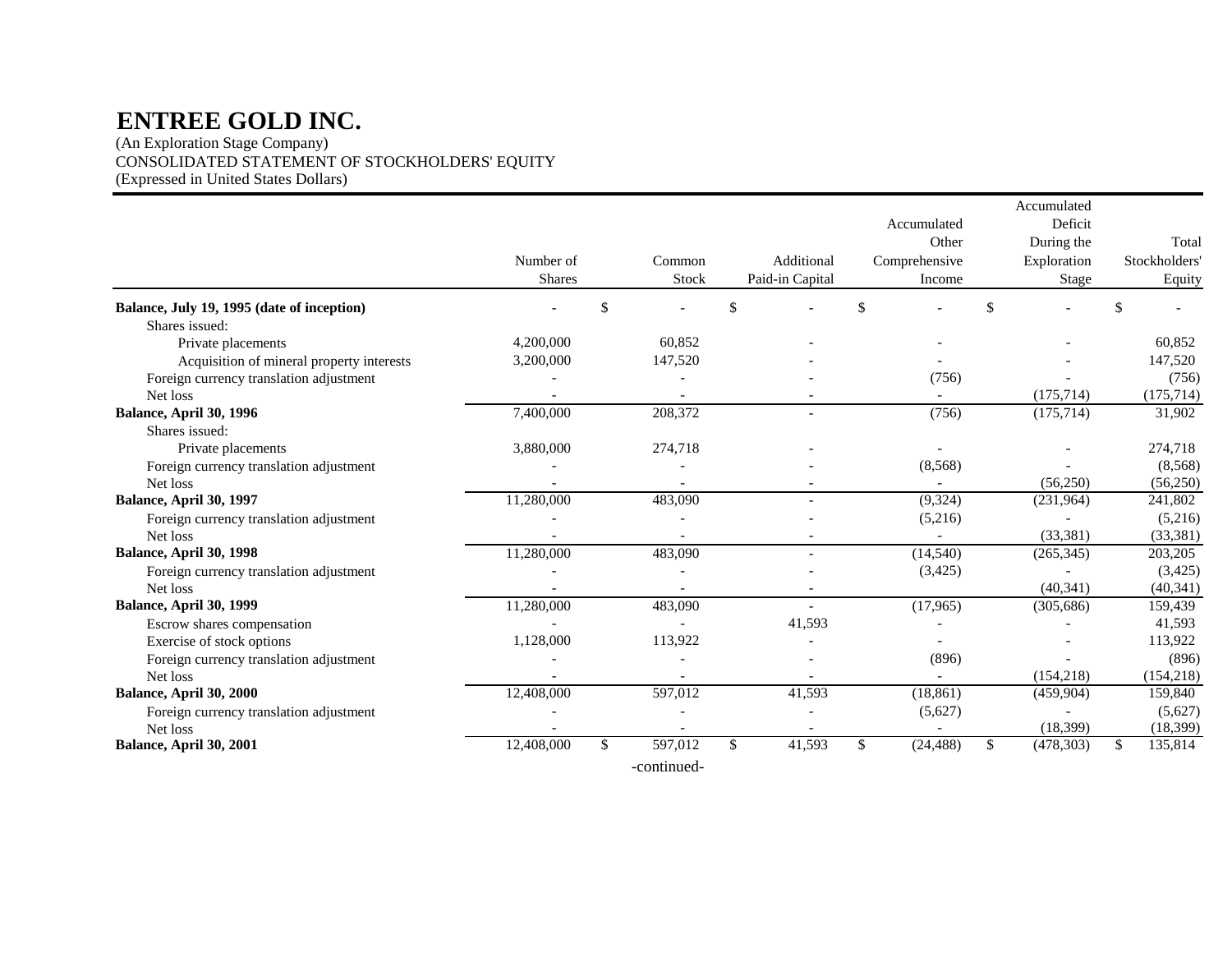(An Exploration Stage Company) CONSOLIDATED STATEMENT OF STOCKHOLDERS' EQUITY (Expressed in United States Dollars)

|                                                    |               |              |             |                 |              |               |              | Accumulated    |               |                |
|----------------------------------------------------|---------------|--------------|-------------|-----------------|--------------|---------------|--------------|----------------|---------------|----------------|
|                                                    |               |              |             |                 |              | Accumulated   |              | Deficit        |               |                |
|                                                    |               |              |             |                 |              | Other         |              | During the     |               | Total          |
|                                                    | Number of     |              | Common      | Additional      |              | Comprehensive |              | Exploration    |               | Stockholders'  |
|                                                    | <b>Shares</b> |              | Stock       | Paid-in Capital |              | Income        |              | Stage          |               | Equity         |
| - continued -                                      |               |              |             |                 |              |               |              |                |               |                |
| Balance, April 30, 2001                            | 12,408,000    | $\mathbb{S}$ | 597,012     | \$<br>41,593    | $\mathbb{S}$ | (24, 488)     | $\mathbb{S}$ | (478, 303)     | <sup>\$</sup> | 135,814        |
| Foreign currency translation adjustment            |               |              |             |                 |              | (2, 561)      |              |                |               | (2,561)        |
| Net loss                                           |               |              |             |                 |              |               |              | (22, 490)      |               | (22, 490)      |
| Balance, April 30, 2002                            | 12,408,000    |              | 597,012     | 41,593          |              | (27, 049)     |              | (500, 793)     |               | 110,763        |
| Shares issued:                                     |               |              |             |                 |              |               |              |                |               |                |
| Private placements                                 | 7,500,000     |              | 1,351,055   |                 |              |               |              |                |               | 1,351,055      |
| Exercise of warrants                               | 12,500        |              | 3,288       |                 |              |               |              |                |               | 3,288          |
| Agent's finder fee                                 | 310,000       |              | 39,178      |                 |              |               |              |                |               | 39,178         |
| Finder's fee for mineral property interests        | 100,000       |              | 35,827      |                 |              |               |              |                |               | 35,827         |
| Debt settlement                                    | 135,416       |              | 45,839      | 5,252           |              |               |              |                |               | 51,091         |
| Agent's warrants                                   |               |              |             | 16,877          |              |               |              |                |               | 16,877         |
| Escrow shares compensation                         |               |              |             | 40,205          |              |               |              |                |               | 40,205         |
| Stock-based compensation                           |               |              |             | 16,660          |              |               |              |                |               | 16,660         |
| Share issue costs                                  |               |              | (211,207)   |                 |              |               |              |                |               | (211, 207)     |
| Foreign currency translation adjustment            |               |              |             |                 |              | 73,080        |              |                |               | 73,080         |
| Net loss                                           |               |              |             |                 |              |               |              | (1,073,320)    |               | (1,073,320)    |
| Balance, April 30, 2003                            | 20,465,916    |              | 1,860,992   | 120,587         |              | 46,031        |              | (1,574,113)    |               | 453,497        |
| Shares issued:                                     |               |              |             |                 |              |               |              |                |               |                |
| Private placements and offerings                   | 16,352,942    |              | 10,891,160  |                 |              |               |              |                |               | 10,891,160     |
| Exercise of warrants                               | 3,730,372     |              | 1,316,664   | (6, 443)        |              |               |              |                |               | 1,310,221      |
| Exercise of stock options                          | 35,000        |              | 18,730      | (4,026)         |              |               |              |                |               | 14,704         |
| Agent's corporate finance fee                      | 100,000       |              | 64,192      | 8,384           |              |               |              |                |               | 72,576         |
| Acquisition of mineral property interests (Note 4) | 5,000,000     |              | 3,806,000   |                 |              |               |              |                |               | 3,806,000      |
| Agent's warrants                                   |               |              |             | 370,741         |              |               |              |                |               | 370,741        |
| Escrow shares compensation                         |               |              |             | 1,949,878       |              |               |              |                |               | 1,949,878      |
| Stock-based compensation                           |               |              |             | 414,847         |              |               |              |                |               | 414,847        |
| Share issue costs                                  |               |              | (1,302,715) |                 |              |               |              |                |               | (1,302,715)    |
| Foreign currency translation adjustment            |               |              |             |                 |              | 1,950         |              |                |               | 1,950          |
| Net loss                                           |               |              |             |                 |              |               |              | (12, 505, 759) |               | (12, 505, 759) |
| Balance, December 31, 2003                         | 45,684,230    | \$           | 16,655,023  | \$<br>2,853,968 | \$           | 47,981        | \$           | (14,079,872)   |               | \$5,477,100    |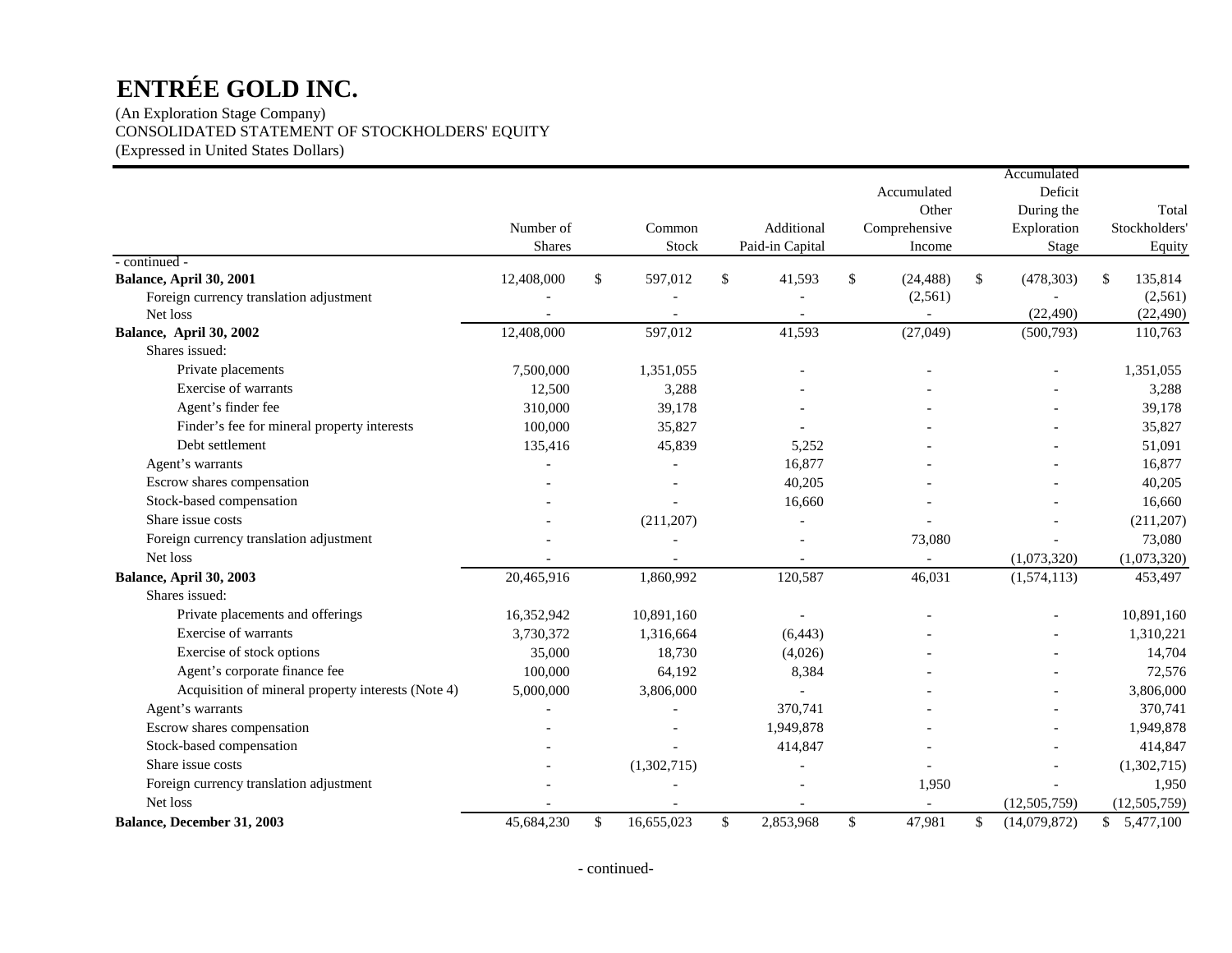(An Exploration Stage Company) CONSOLIDATED STATEMENT OF STOCKHOLDERS' EQUITY (Expressed in United States Dollars)

|                                         |               |                  |               |                 |               | Accumulated   | Accumulated<br>Deficit |                 |
|-----------------------------------------|---------------|------------------|---------------|-----------------|---------------|---------------|------------------------|-----------------|
|                                         |               |                  |               |                 |               | Other         | During the             | Total           |
|                                         | Number of     | Common           |               | Additional      |               | Comprehensive | Exploration            | Stockholders'   |
|                                         | <b>Shares</b> | Stock            |               | Paid-in Capital |               | Income        | <b>Stage</b>           | Equity          |
| - continued -                           |               |                  |               |                 |               |               |                        |                 |
| Balance, December 31, 2003              | 45,684,230    | \$<br>16,655,023 | $\frac{1}{2}$ | 2,853,968       | <sup>\$</sup> | 47,981        | \$<br>(14,079,872)     | 5,477,100<br>\$ |
| Shares issued:                          |               |                  |               |                 |               |               |                        |                 |
| Private placement                       | 4,600,000     | 3,846,521        |               |                 |               |               |                        | 3,846,521       |
| Exercise of warrants                    | 533,836       | 186,208          |               | (13, 197)       |               |               |                        | 173,011         |
| Exercise of stock options               | 50,000        | 26,180           |               | (8,238)         |               |               |                        | 17,942          |
| Warrants issued for cancellation        |               |                  |               |                 |               |               |                        |                 |
| of price guarantee (Note 4)             |               |                  |               | 129,266         |               |               |                        | 129,266         |
| Escrow shares compensation              |               |                  |               | 405,739         |               |               |                        | 405,739         |
| Share issue costs                       |               | (21,026)         |               |                 |               |               |                        | (21,026)        |
| Stock-based compensation                |               |                  |               | 1,530,712       |               |               |                        | 1,530,712       |
| Foreign currency translation adjustment |               |                  |               |                 |               | 132,501       |                        | 132,501         |
| Net loss                                |               |                  |               |                 |               |               | (5,528,114)            | (5,528,114)     |
| Balance, December 31, 2004              | 50,868,066    | 20,692,906       |               | 4,898,250       |               | 180,482       | (19,607,986)           | 6,163,652       |
| Shares issued:                          |               |                  |               |                 |               |               |                        |                 |
| Private placement                       | 7,542,410     | 13,538,097       |               |                 |               |               |                        | 13,538,097      |
| Exercise of warrants                    | 10,456,450    | 10,475,291       |               |                 |               |               |                        | 10,475,291      |
| Exercise of stock options               | 772,000       | 1,238,581        |               | (532,908)       |               |               |                        | 705,673         |
| Escrow shares compensation              |               |                  |               | (435,583)       |               |               |                        | (435,583)       |
| Share issue costs                       |               | (521,798)        |               |                 |               |               |                        | (521,798)       |
| Stock-based compensation                |               |                  |               | 5,074,100       |               |               |                        | 5,074,100       |
| Foreign currency translation adjustment |               |                  |               |                 |               | 1,099,954     |                        | 1,099,954       |
| Net loss                                |               |                  |               |                 |               |               | (13,691,767)           | (13,691,767)    |
| Balance, December 31, 2005              | 69,638,926    | \$<br>45,423,077 | \$            | 9,003,859       | \$            | 1,280,436     | \$<br>(33,299,753)     | \$22,407,619    |

-continued -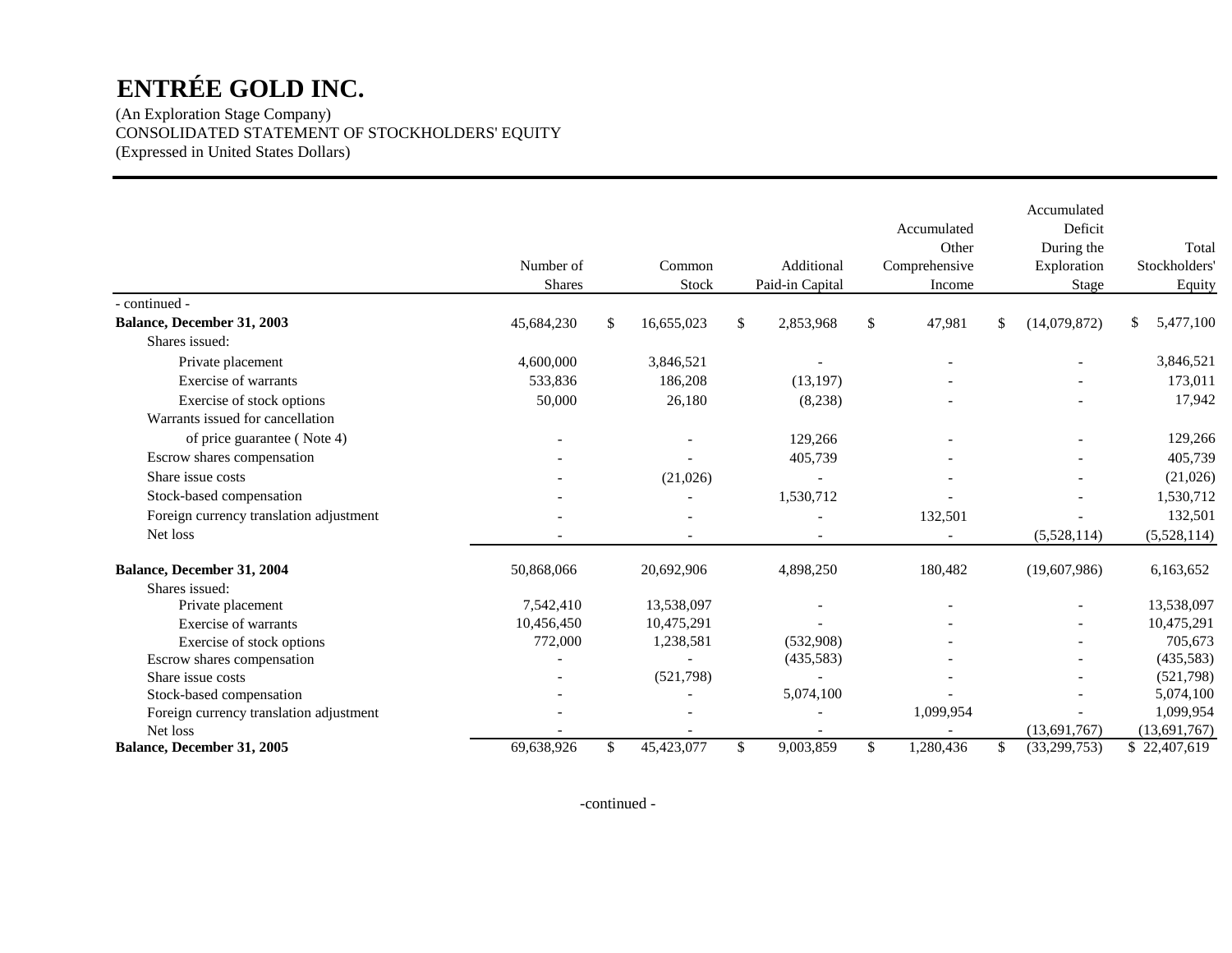(An Exploration Stage Company) CONSOLIDATED STATEMENT OF STOCKHOLDERS' EQUITY (Expressed in United States Dollars)

|                                         | Number of<br><b>Shares</b> |     | Common<br>Stock | Additional<br>Paid-in Capital | Accumulated<br>Other<br>Comprehensive<br>Income |    | Accumulated<br>Deficit<br>During the<br>Exploration<br>Stage | Total<br>Stockholders<br>Equity |
|-----------------------------------------|----------------------------|-----|-----------------|-------------------------------|-------------------------------------------------|----|--------------------------------------------------------------|---------------------------------|
| - continued -                           |                            |     |                 |                               |                                                 |    |                                                              |                                 |
| Balance, December 31, 2005              | 69,638,926                 | \$. | 45,423,077      | \$<br>9,003,859               | \$<br>1,280,436                                 | S. | (33,299,753)                                                 | \$22,407,619                    |
| Shares issued:                          |                            |     |                 |                               |                                                 |    |                                                              |                                 |
| Membership paid in stock                | 4.167                      |     | 8.870           |                               |                                                 |    |                                                              | 8,870                           |
| Exercise of stock options               | 1,215,000                  |     | 1,862,345       | (753, 628)                    |                                                 |    |                                                              | 1,108,717                       |
| Stock-based compensation                |                            |     |                 | 1,031,683                     |                                                 |    |                                                              | 1,031,683                       |
| Foreign currency translation adjustment |                            |     |                 |                               | 252,317                                         |    |                                                              | 252,317                         |
| Net loss                                |                            |     |                 |                               |                                                 |    | (9,655,341)                                                  | (9,655,341)                     |
| <b>Balance, December 31, 2006</b>       | 70,858,093                 |     | 47,294,292      | 9,281,914                     | .532,753                                        |    | (42,955,094)                                                 | \$15,153,865                    |

The accompanying notes are an integral part of these consolidated financial statements.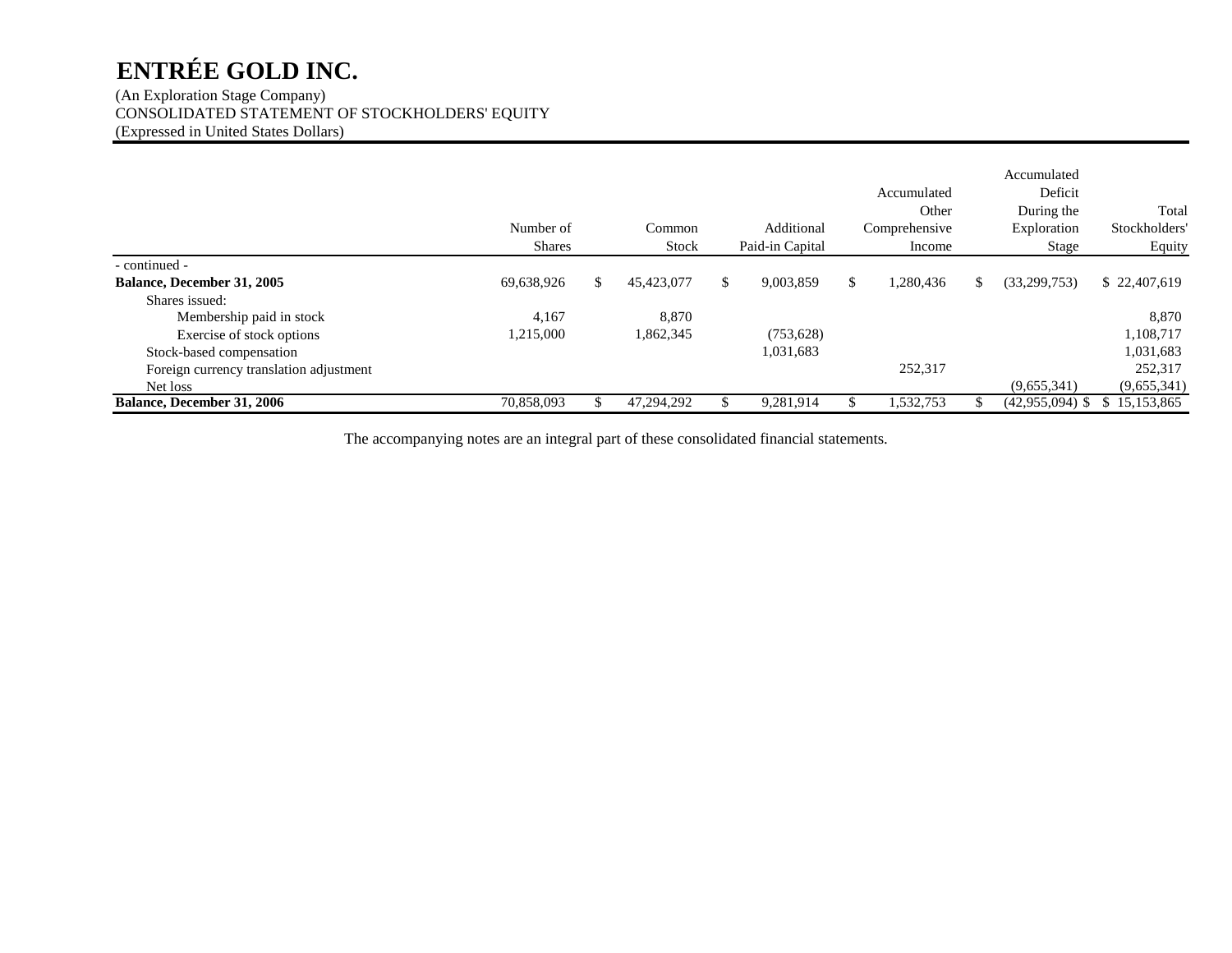(An Exploration Stage Company) CONSOLIDATED STATEMENTS OF CASH FLOWS (Expressed in United States dollars)

|                                                    |      |                          |                                | Cumulative<br>Period from |
|----------------------------------------------------|------|--------------------------|--------------------------------|---------------------------|
|                                                    |      |                          |                                | Inception                 |
|                                                    |      |                          |                                | (July 19,                 |
|                                                    |      | Year Ended               | Year Ended                     | 1995) to                  |
|                                                    |      | December 31,             | December 31,                   | December 31,              |
|                                                    |      | 2006                     | 2005                           | 2006                      |
| <b>CASH FLOWS FROM OPERATING ACTIVITIES</b>        |      |                          |                                |                           |
| Net loss                                           | \$   | (9,655,341)              | \$<br>(13,691,767)             | \$<br>(42, 955, 094)      |
| Items not affecting cash:                          |      |                          |                                |                           |
| Depreciation                                       |      | 200,530                  | 126,375                        | 361,440                   |
| Stock-based compensation                           |      | 1,031,683                | 5,074,100                      | 8,068,002                 |
| Escrow shares compensation                         |      |                          | (435,583)                      | 2,001,832                 |
| Loss on settlment of debt                          |      |                          |                                | 5,252                     |
| Warrants issued for cancellation of                |      |                          |                                |                           |
| price guarantee                                    |      |                          |                                | 129,266                   |
| Finder's fee paid in stock                         |      |                          |                                | 35,827                    |
| Mineral property interest paid in stock            |      |                          |                                | 3,806,000                 |
| Membership fees paid in stock                      |      | 8,870                    |                                | 8,870                     |
| Changes in assets and liabilities:                 |      |                          |                                |                           |
| Receivables                                        |      | 66,532                   | (199, 593)                     | (233, 471)                |
| Prepaid expenses                                   |      | 9,135                    | (100, 743)                     | (154, 122)                |
| Accounts payable and accrued liabilities           |      | (150, 761)               | 286,302                        | 380,143                   |
|                                                    |      |                          |                                |                           |
| Net cash used in operating activities              |      | (8,489,352)              | (8,940,909)                    | (28, 546, 055)            |
| <b>CASH FLOWS FROM FINANCING ACTIVITIES</b>        |      |                          |                                |                           |
| Proceeds from issuance of capital stock            |      | 1,108,717                | 24,719,061                     | 44,032,692                |
| Share issue costs                                  |      |                          | (521,798)                      | (1,557,374)               |
| Net cash provided by financing activities          |      | 1,108,717                | 24, 197, 263                   | 42,475,318                |
|                                                    |      |                          |                                |                           |
| CASH FLOWS FROM INVESTING ACTIVITIES               |      |                          |                                |                           |
| Acquisition of equipment                           |      | (302, 892)               | (729, 815)                     | (1,206,362)               |
| Net cash used in investing activities              |      | (302, 892)               | (729, 815)                     | (1,206,362)               |
| Effect of foreign currency translation on cash and |      |                          |                                |                           |
|                                                    |      |                          |                                |                           |
| cash equivalents                                   |      | 254,462                  | 1,100,577                      | 1,535,521                 |
| Change in cash and cash equivalents                |      |                          |                                |                           |
| during the period                                  |      | (7,429,065)              | 15,627,116                     | 14,258,422                |
|                                                    |      |                          |                                |                           |
| Cash and cash equivalents, beginning of period     |      | 21,687,487               | 6,060,371                      | $\overline{\phantom{a}}$  |
| Cash and cash equivalents, end of period           | \$   | 14,258,422               | \$<br>21,687,487               | \$<br>14,258,422          |
| Cash paid for interest during the period           | $\$$ | $\overline{\phantom{a}}$ | \$<br>$\overline{\phantom{a}}$ |                           |
| Cash paid for income taxes during the period       | \$   | $\overline{\phantom{a}}$ | \$<br>$\overline{\phantom{a}}$ |                           |

Supplemental disclosure with respect to cash flows (Note10)

The accompanying notes are an integral part of these consolidated financial statements.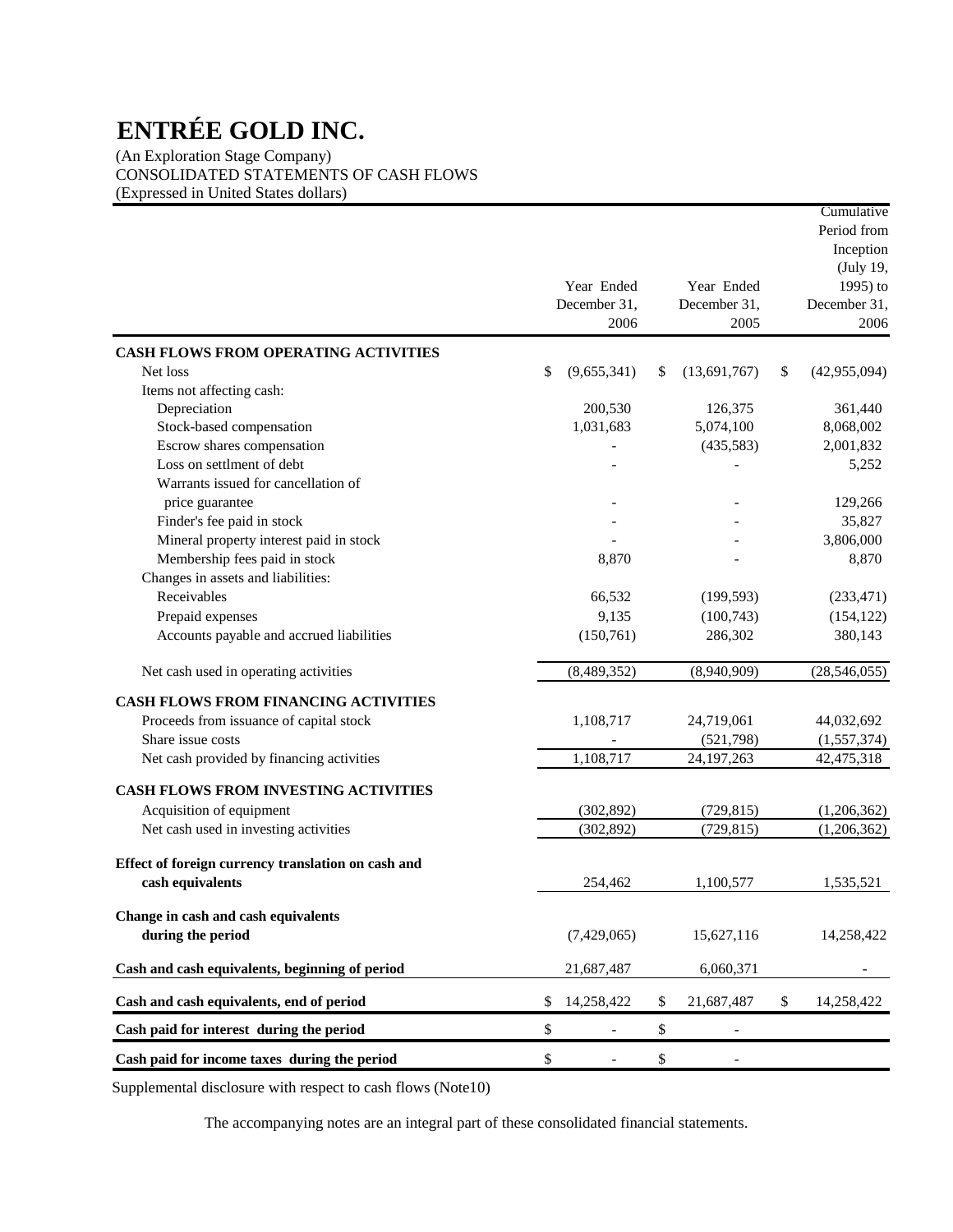#### **1. NATURE OF OPERATIONS**

The Company was incorporated under the laws of the Province of British Columbia and continued under the laws of the Yukon Territory. On May 27, 2005, the Company changed the governing jurisdiction from the Yukon Territory to British Columbia by continuing into British Columbia under the British Columbia *Business Corporation Act.* The Company's principal business activity is the exploration of mineral property interests. Effective October 10, 2002, pursuant to a special resolution passed by the shareholders of the Company, the Company changed its name from Entrée Resources Inc. to Entrée Gold Inc. and consolidated its share capital on a 2:1 basis. In December 2003, the Company changed its fiscal year end from April 30 to December 31. To date, the Company has not generated significant revenues from its operations and is considered to be in the exploration stage.

All amounts are expressed in United States dollars, except for certain per share amounts denoted in Canadian dollars ("C\$").

#### **2. SIGNIFICANT ACCOUNTING POLICIES**

#### **Principles of consolidation**

These consolidated financial statements have been prepared in conformity with generally accepted accounting principles in the United States of America and include the accounts of the Company and all of its subsidiaries. The principal subsidiary of the Company is Entrée LLC, a Mongolian corporation. All significant inter-company transactions and balances have been eliminated upon consolidation.

#### **Use of estimates**

The preparation of consolidated financial statements in conformity with generally accepted accounting principles in the United States of America requires management to make estimates and assumptions that affect the reported amount of assets and liabilities and the disclosure of contingent assets and liabilities at the date of the financial statements and the reported amount of revenues and expenses during the period. Actual results could differ from these estimates.

#### **Cash and cash equivalents**

Cash and cash equivalents include highly liquid investments with original maturities of three months or less. To limit its credit risk exposure for amounts in excess of federally insured limits, the Company places its deposits with financial institutions of high credit standing.

#### **Equipment**

Equipment, consisting of office, computer, field equipment and buildings, is recorded at cost less accumulated depreciation. Depreciation is recorded on a declining balance basis at rates ranging from 20% to 30% per annum.

#### **Mineral property interests**

Costs of exploration, carrying and retaining unproven properties are expensed as incurred. The Company also considers the provisions of EITF 04-02 "Whether Mineral Rights are Tangible or Intangible Assets" which concluded that mineral rights are tangible assets. Accordingly, the Company capitalizes certain costs related to the acquisition of mineral rights.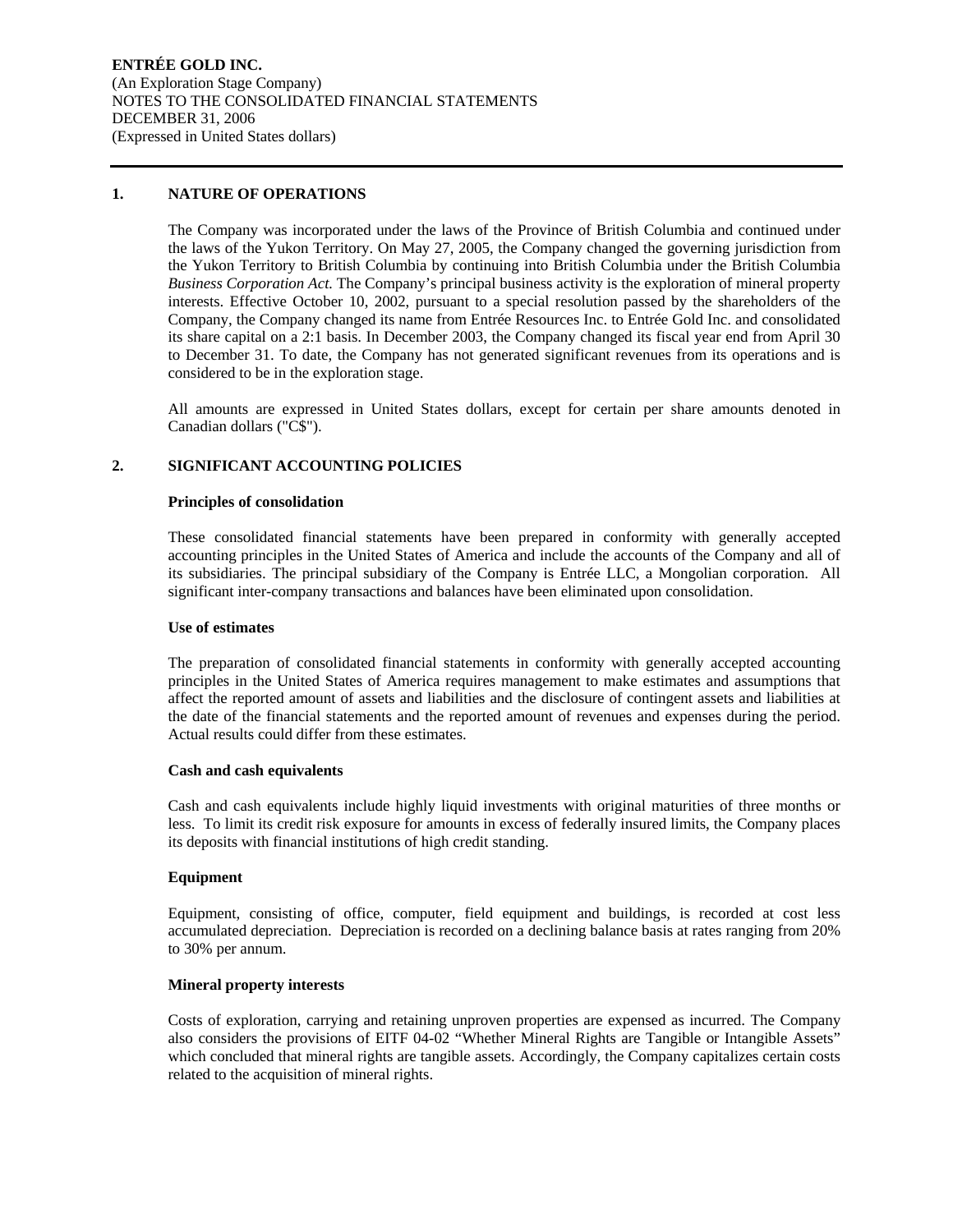#### **2. SIGNIFICANT ACCOUNTING POLICIES** (cont'd…)

#### **Asset retirement obligation**

The Company records the fair value of the liability for closure and removal costs associated with the legal obligations upon retirement or removal of any tangible long-lived assets in accordance with Statements of Financial Accounting Standards No. 143, "Accounting for Asset Retirement Obligations". The initial recognition of any liability will be capitalized as part of the asset cost and depreciated over its estimated useful life. To date, the Company has not incurred any asset retirement obligations.

#### **Impairment of long-lived assets**

Long-lived assets are continually reviewed for impairment whenever events or changes in circumstances indicate that the carrying amount of an asset may not be recoverable. Recoverability of assets to be held and used is measured by a comparison of the carrying amount of an asset to future net cash flows expected to be generated by the asset. If such assets are considered to be impaired, the impairment to be recognized is measured by the amount by which the carrying amount of the assets exceeds the fair value of the assets.

#### **Escrow shares**

Shares placed in escrow in connection with an initial public offering which are to be released upon achievement of certain performance criteria are considered to be contingently issueable and compensatory in nature. Accordingly, the difference between the fair value of these shares, being the trading price of the Company's publicly traded common shares, at the time they are released from escrow and their original issue price is accounted for as compensation expense in the period of release.

As discussed in Note 5, certain escrow shares were transferred to a Trustee for the benefit of future employees, officers and directors of the Company. As these performance escrow shares are considered compensatory in nature, the Company records a compensation benefit at fair value, being the trading price of the Company's publicly traded common shares, when a portion or all of the these performance escrow shares are allocated to specific individuals and adjusts this compensation benefit to fair value at the end of each respective reporting period until the performance escrow shares are released from escrow.

#### **Stock-based compensation**

Effective January 1, 2006, the Company adopted SFAS No. 123(revised), "Share-Based Payment" ["SFAS 123(R)"] utilizing the modified prospective approach. The impact of adoption of the standard did not materially affect the Company's financial position, results of operations, or cash flows because the Company adopted the fair value based method of accounting for stock options prescribed by SFAS 123, "Accounting for Stock-Based Compensation", on May 1, 2003.

Under Statements of Financial Accounting Standards No. 123, "Accounting for Stock-Based Compensation" the Company used the fair value based method of accounting for stock-based employee compensation.

The Company's results for the year ended December 31, 2006 were not significantly affected as a result of adopting SFAS 123(R) on January 1, 2006.

#### **Income taxes**

The Company follows the asset and liability method of accounting for income taxes in accordance with Statements of Financial Accounting Standards No. 109, "Accounting for Income Taxes". Under this method, future income taxes are recognized for the future income tax consequences attributable to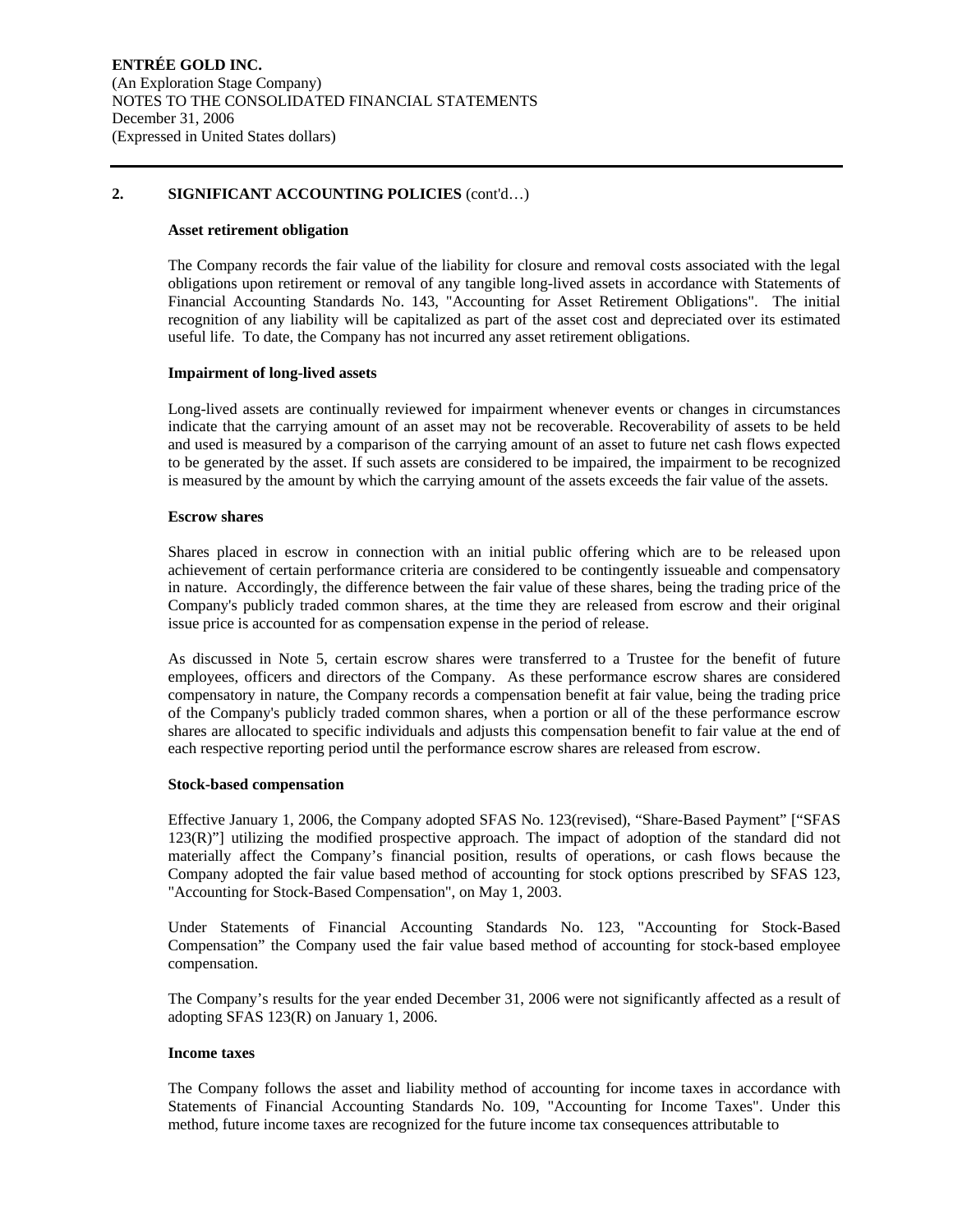#### **2. SIGNIFICANT ACCOUNTING POLICIES** (cont'd…)

#### **Income taxes** (cont'd…)

differences between the financial statement carrying values of existing assets and liabilities and their respective income tax bases (temporary differences). Future income tax assets and liabilities are measured using enacted income tax rates expected to apply to taxable income in the years in which temporary differences are expected to be recovered or settled. The effect on future income tax assets and liabilities of a change in tax rates is included in income in the period in which the change occurs. The amount of future income tax assets recognized is limited to the amount that is more likely than not to be realized.

#### **Foreign currency translation**

The functional currency of the Company and its wholly-owned subsidiaries is the Canadian dollar. Accordingly, monetary assets and liabilities denominated in a foreign currency are translated at the exchange rate in effect at the balance sheet date while non-monetary assets and liabilities denominated in a foreign currency are translated at historical rates. Revenue and expense items denominated in a foreign currency are translated at exchange rates prevailing when such items are recognized in the statement of operations. Exchange gains or losses arising on translation of foreign currency items are included in the statement of operations.

The Company follows the current rate method of translation with respect to its presentation of these consolidated financial statements in the reporting currency, being the United States dollar. Accordingly, assets and liabilities are translated into U.S. dollars at the period-end exchange rates while revenue and expenses are translated at the prevailing exchange rates during the period. Related exchange gains and losses are included in a separate component of stockholders' equity as accumulated other comprehensive income.

#### **Net loss per share**

Basic net loss per share is computed by dividing the net loss for the period attributable to common stockholders by the weighted average number of shares of common stock outstanding during the period. Diluted net loss per share takes into consideration shares of common stock outstanding (computed under basic loss per share) and potentially dilutive shares of common stock. Diluted net loss per share is not presented separately from basic net loss per share as the conversion of outstanding stock options and warrants into common shares would be anti-dilutive. At December 31, 2006, the total number of potentially dilutive shares of common stock excluded from basic net loss per share was 16,120,410 (December 31, 2005 - 16,275,410).

#### **Recent accounting pronouncements**

In May 2005, FASB issued Statement of Financial Accounting Standards No. 154, "Accounting Changes and Error Corrections – A Replacement of APB Opinion No. 20 and FASB Statement No. 3" ('SFAS 154"), which is effective for fiscal years beginning after December 15, 2005. SFAS 154 requires that changes in accounting policy be accounted for on a retroactive basis.

In July 2006, FASB issued a Financial Instrument No. 48, "Accounting for Uncertainty in Income Taxes – An Interpretation of FASB Statement No. 109" ("FIN 48"), which is a change in accounting for income taxes. FIN 48 specifies how tax benefits for uncertain tax positions are to be recognized, measured, and derecognized in financial statements; requires certain disclosures of uncertain tax matters; specifies how reserves for uncertain tax positions should be classified on the balance sheet; and provides transition and interim period guidance, among other provisions. FIN 48 is effective for fiscal years beginning after December 15, 2006.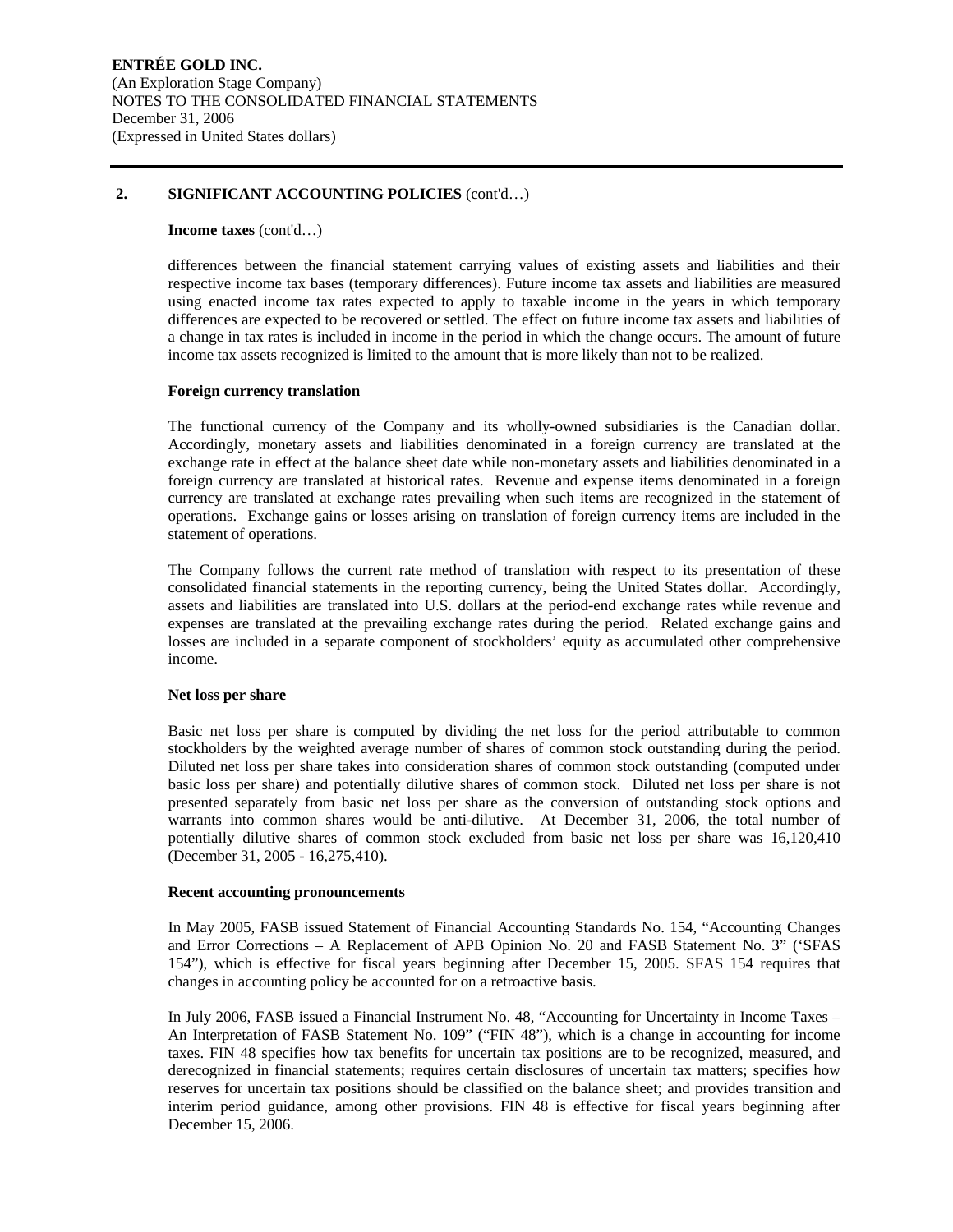#### **2. SIGNIFICANT ACCOUNTING POLICIES** (cont'd…)

#### **Recent accounting pronouncements** (cont'd)

In September 2006, FASB issued SFAS No. 157 ("SFAS 157"), "Fair Value Measurements." Among other requirements, SFAS 157 defines fair value and establishes a framework for measuring fair value and also expands disclosure about the use of fair value to measure assets and liabilities. SFAS 157 is effective for fiscal years beginning after November 15, 2007.

The adoption of these new pronouncements is not expected to have a material effect on the Company's consolidated financial position or results of operations.

#### **Comparative figures**

Certain of the comparative figures have been reclassified to conform with the presentation in the current year.

### **3. EQUIPMENT**

|                                                                               |   |                                          |    | December 31, 2006                      |                                                |     |                                         |    | December 31, 2005                    |   |                                         |
|-------------------------------------------------------------------------------|---|------------------------------------------|----|----------------------------------------|------------------------------------------------|-----|-----------------------------------------|----|--------------------------------------|---|-----------------------------------------|
|                                                                               |   | Cost                                     |    | Accumulated<br>Depreciation            | Net Book<br>Value                              |     | Cost                                    |    | Accumulated<br>Depreciation          |   | Net Book<br>Value                       |
| Office equipment<br>Computer equipment<br>Field equipment<br><b>Buildings</b> | S | 107,574<br>362,113<br>352,973<br>383,703 | -S | 24.222<br>200,628<br>33.988<br>102,603 | 83.352<br>\$.<br>161,485<br>318,985<br>281,100 | \$. | 57.453<br>214,621<br>309,133<br>322,264 | -S | 10.836<br>92,297<br>17,238<br>40,540 | S | 46.617<br>122,324<br>291,895<br>281,724 |
|                                                                               |   | \$1,206,363                              |    | 361.441                                | \$844.922                                      | \$. | 903.471                                 |    | 160.911                              |   | \$742,560                               |

# **4. MINERAL PROPERTY INTERESTS**

Title to mineral property interests involves certain inherent risks due to the difficulties of determining the validity of certain claims as well as the potential for problems arising from the frequently ambiguous conveyancing history characteristic of many mineral property interests. The Company has investigated title to its mineral property interests and, to the best of its knowledge, title to the mineral property interests are in good standing.

Each of our exploration licenses was granted by the Mineral Resources and Petroleum Authority of Mongolia for an initial term of three years, subject to a right to renew for two successive 2-year renewals (for a cumulative total of seven years). Mongolian exploration licenses are maintained in good standing by payment to the Mineral Resources and Petroleum Authority of Mongolia of set annual fees escalating from \$0.05 to \$1.50 per hectare over the course of the potential seven year tenure. Mongolian minerals law was amended in July 2006. Consequently, our licenses may be extended for a further two year term for final expiry in March and April 2010, unless previously converted to mining licenses. The total estimated annual fees in order to maintain the licenses in good standing is approximately \$280,000.

Under the terms of an option agreement completed in July, 2002, as amended, the Company acquired from Mongol Gazar Co., Ltd. ("Mongol Gazar") a 100% interest in three mineral concessions (collectively, the "Lookout Hill Property"). As consideration, the Company paid \$5,500,000, issued 5,000,000 common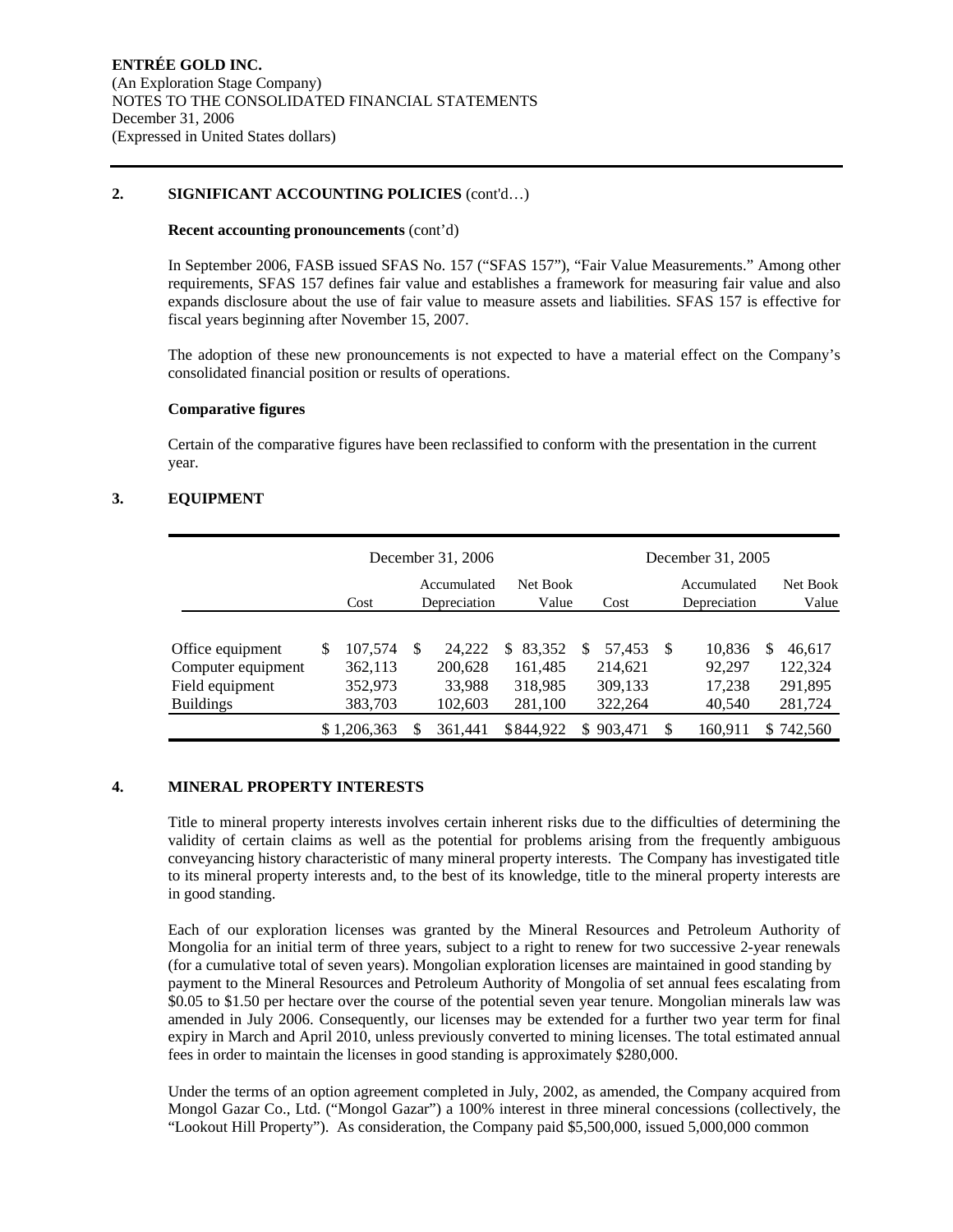#### **4. MINERAL PROPERTY INTERESTS** (cont'd…)

shares at a value of \$3,806,000 and agreed to pay Mongol Gazar the amount, if any, by which the net proceeds from the sale of the 5,000,000 shares issued to Mongol Gazar in this transaction, was less than \$5,000,000 (the "Minimum Price Guarantee"). For the above purchase price, the Company also acquired a 100% interest in a fourth mineral concession (the "Manlai Property") located in southern Mongolia.

In June 2004, the Company issued non-transferable warrants to purchase up to 250,000 shares of the Company at a price of C\$1.05 per share for two years to Mongol Gazar, in satisfaction of the Minimum Price Guarantee previously provided to Mongol Gazar. The fair value of the warrants was estimated to be \$129,266. In addition, Mongol Gazar agreed to transfer to the Company's subsidiary, Entrée LLC, its 100% interest in an exploration licence located in Khanbogd, Omnogovi, Mongolia (the "Khatsavch" property). The warrants expired without exercise in April, 2006 (Note 5).

Two of the three licenses that comprise Lookout Hill were issued April 3, 2001 and were renewed for the second of their two year renewals in March, 2006. The third Lookout Hill license was issued March 30, 2001 and was renewed for the second of its two-year renewals in March, 2006. The Manlai license was issued March 9, 2001 and renewed for the second of its two-year renewals in March, 2006. The Khatsavch license was issued to the original owner on October 31, 2003 and transferred to the Company in August, 2004. The license for the Khatsavch concession was returned to the Mongolian government in October 2006.

In October, 2004, the Company granted to Ivanhoe Mines Ltd. ("Ivanhoe") the right to earn, over an eight year period, a participating interest in a certain portion of its Lookout Hill Property (the "Project Property"). Under the agreement, Ivanhoe must spend a minimum of \$3 million in order to earn surface rights in the Project Property and a minimum of \$20 million in order to earn any mineral rights interest in the Project Property and may acquire up to an 80% interest in mineralization below a depth of 560 metres and a 70% interest in mineralization above a depth of 560 metres by spending \$35 million. Thereafter, the Company has the right to require Ivanhoe to fund its share of subsequent project costs through to production, to be recovered from production cash flow. The agreement with Ivanhoe also provided for Ivanhoe to subscribe for 4,600,000 units of the Company at a price of C\$1.00 per unit (completed in November 2004).

In February 2006, the Company acquired an option to purchase the Oyut Tolgoi copper property along with two other licenses (Asgat Uul and Onts Uul) in Western Mongolia. The terms of the option included an initial US\$50,000 payment to the Mongolian property owner (paid). The agreement was amended in April 2006. After conducting due diligence, the Company chose not to pursue the acquisition of the three concessions at Oyut Tolgoi in October 2006.

In May 2006, the Company secured an option to acquire the Sol Dos copper prospect, located in the Safford district, of south-eastern Arizona. Under the terms of the agreement, the Company may earn a 100% interest in the Sol Dos property by spending \$4 million on exploration over four years and by making staged payments totalling \$1 million cash and issuing 250,000 shares. The Company's interest would be subject to a 2% NSR royalty, one half of which it may purchase for \$1 million cash and issuing 250,000 shares.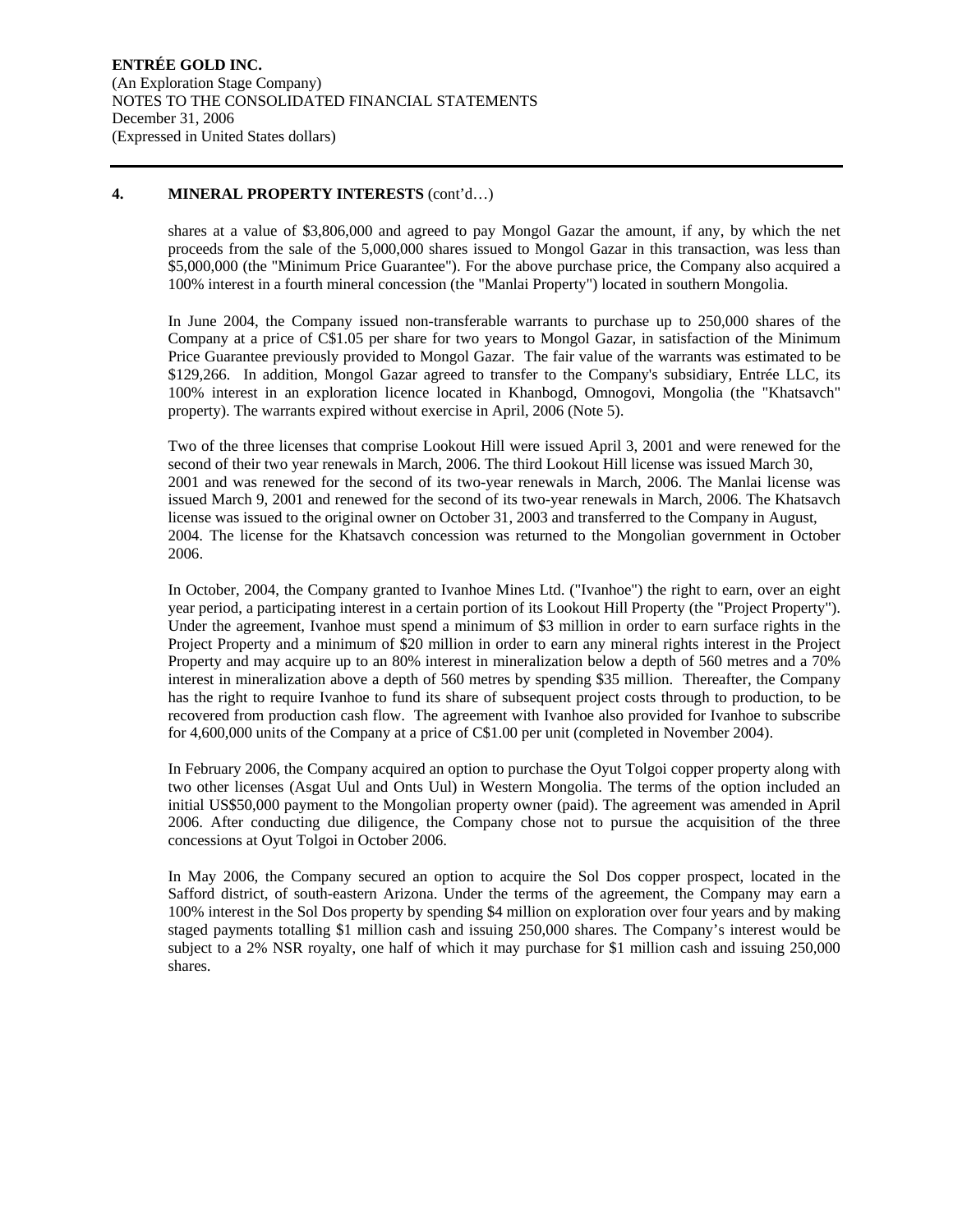# **4. MINERAL PROPERTY INTERESTS** (cont'd…)

Mineral property interest costs incurred are summarized as follows:

|                                     | Year Ended<br>2006       | December 31, December 31, December 31,<br>2005 | Cumulative<br>Year Ended Period Ended<br>2006 |
|-------------------------------------|--------------------------|------------------------------------------------|-----------------------------------------------|
|                                     |                          |                                                |                                               |
| <b>Lookout Hill:</b><br>Acquisition | \$<br>257,516            | 186,713<br>\$                                  | \$10,305,211                                  |
| Assaying, testing and analysis      | 252,876                  | 415,991                                        | 1,033,320                                     |
| Camp and field supplies             | 728,144                  | 1,317,017                                      | 2,927,328                                     |
| Drilling                            | 1,671,840                | 2,052,921                                      | 4,275,475                                     |
| Geological and geophysical          | 924,988                  | 2,452,632                                      | 4,828,242                                     |
| Travel and accommodation            | 185,757                  | 214,319                                        | 653,406                                       |
|                                     | 4,021,121                | 6,639,593                                      | 24,022,982                                    |
|                                     |                          |                                                |                                               |
| <b>Manlai:</b><br>Acquisition       | 10,449                   | 7,057                                          | 22,790                                        |
| Assaying, testing and analysis      | 56,487                   | 84,166                                         | 176,248                                       |
| Camp and field supplies             | 443,245                  | 533,605                                        | 989,946                                       |
| Drilling                            | 654,312                  | 416,037                                        | 1,070,349                                     |
| Geological and geophysical          | 449,987                  | 623,153                                        | 1,073,140                                     |
| Travel and accommodation            | 52,876                   | 30,022                                         | 86,971                                        |
|                                     | 1,667,356                | 1,694,040                                      | 3,419,444                                     |
|                                     |                          |                                                |                                               |
| Khatsavch:                          |                          |                                                |                                               |
| Acquisition                         |                          | 17<br>17                                       | 66                                            |
|                                     | $\overline{\phantom{a}}$ |                                                | 66                                            |
| <b>Oyut Tolgoi</b>                  |                          |                                                |                                               |
| Acquisition                         | 60,920                   |                                                | 60,920                                        |
|                                     | 60,920                   | $\overline{a}$                                 | 60,920                                        |
|                                     |                          |                                                |                                               |
| <b>Sol Dos</b>                      |                          |                                                |                                               |
| Acquisition                         | 55,638                   |                                                | 55,638                                        |
| Geological and geophysical          | 101,717                  |                                                | 101,717                                       |
| Travel and accommodation            | 9,196                    |                                                | 9,196                                         |
|                                     | 166,551                  |                                                | 166,551                                       |
| <b>Other</b>                        |                          |                                                |                                               |
| Geological and geophysical          | 170,943                  |                                                | 433,435                                       |
|                                     | 170,943                  |                                                | 433,435                                       |
|                                     | \$6,086,891              | \$8,333,650                                    | \$28,103,398                                  |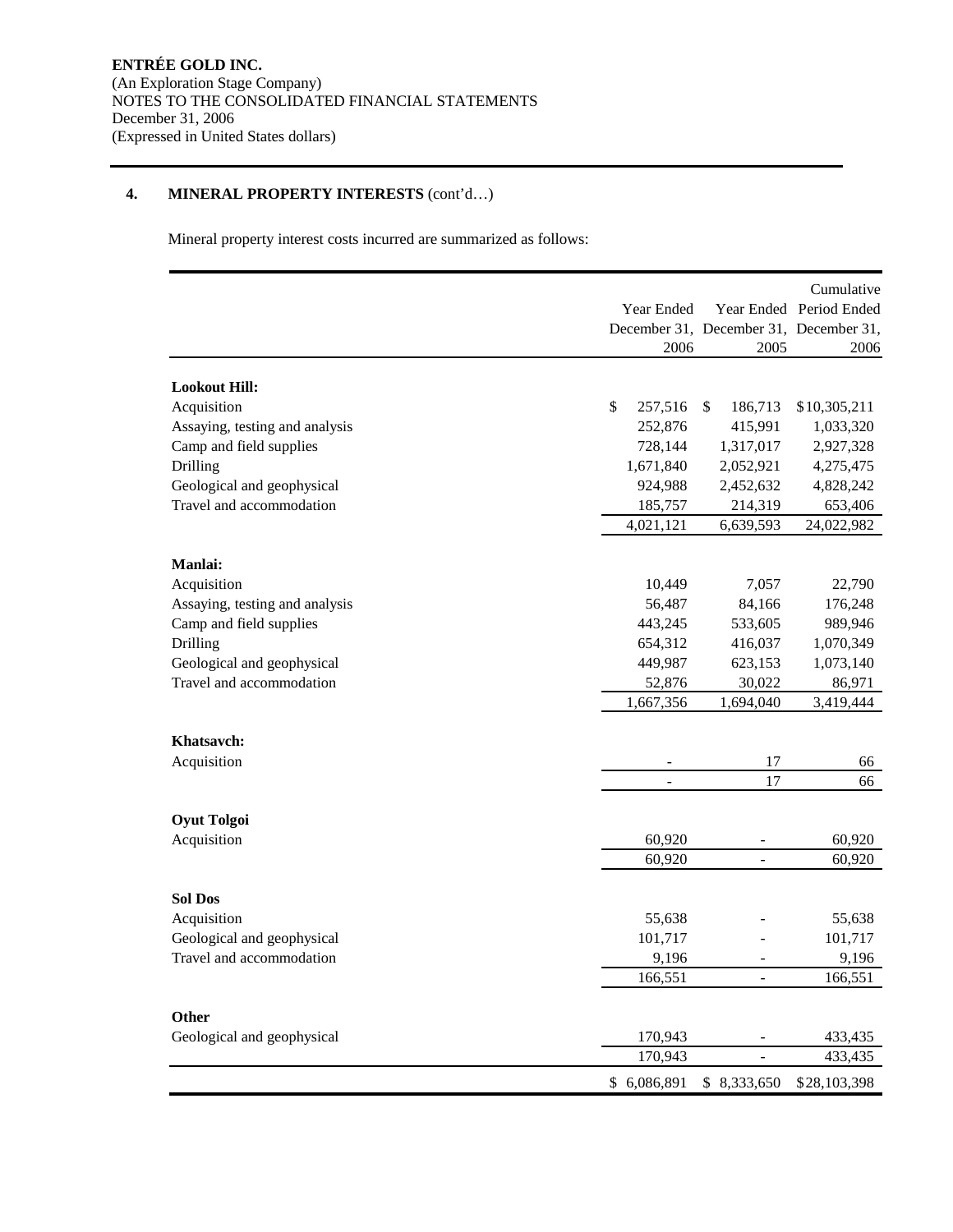#### **5. COMMON STOCK**

In October 2002, the Company consolidated its issued share capital on a two old shares for one new share basis. Authorized share capital remained unchanged. All references to share and per share amounts in these consolidated financial statements have been adjusted accordingly.

In May 2004, the Company received shareholder approval to amend its Articles to increase the authorized share capital of the Company from 100,000,000 common shares without par value to an unlimited number of common shares without par value.

#### **Share issuances**

In July 1995, the Company completed a private placement consisting of 4,200,000 common shares issued at a price of C\$0.02 per share for gross proceeds of \$60,852.

In July 1995, the Company issued 3,200,000 shares at a value of \$147,520 for the acquisition of a mineral property interest in Costa Rica. This mineral property was abandoned in 2001.

In January 1997, the Company completed a private placement consisting of 1,680,000 common shares issued at a price of C\$0.06 per share for gross proceeds of \$77,553.

In April 1997, the Company completed a private placement consisting of 2,200,000 common shares issued at a price of C\$0.12 per share for gross proceeds of \$197,165.

In February 2000, the Company issued 1,128,000 common shares for cash proceeds of \$113,922 on the exercise of stock options.

In September 2002, the Company completed a brokered private placement consisting of 4,000,000 units issued at a price of C\$0.20 per unit for gross proceeds of \$505,520. Each unit consisted of one common share and one-half non-transferable share purchase warrant. Each whole share purchase warrant entitled the holder to acquire one additional common share at a price of C\$0.40 per share for a period of one year. As part of this private placement, the Company issued 310,000 units as a finder's fee to the agent. Each agent's unit consisted of one common share and one-half non-transferable share purchase warrant whereby each whole share purchase warrant entitled the agent to acquire one additional common share at a price of C\$0.40 per share for a period of one year. Related share issue costs of \$112,338 were comprised of cash costs totalling \$72,556 and the fair value of 310,000 units estimated at \$39,782, of which \$39,178 was assigned to the common shares and \$604 was assigned to the warrants.

In January 2003, the Company completed a combination brokered and non-brokered private placement consisting of 2,500,000 units issued at a price of C\$0.35 per unit for gross proceeds of \$569,975. Each unit consisted of one common share and one-half non-transferable share purchase warrant. Each whole share purchase warrant entitled the holder to acquire one additional common share at a price of C\$0.40 per share for a period of one year. As part of this private placement, the Company issued 329,723 agent's warrants whereby each warrant entitled the agent to acquire one additional common share at a price of C\$0.40 per share for a period of one year. Related share issue costs of \$94,461 were comprised of cash costs totalling \$78,188 and the fair value of the agents warrants estimated at \$16,273.

In January 2003, the Company issued 100,000 common shares at a value of \$35,827 as a finder's fee towards the acquisition of mineral property interests (Note 4).

In February 2003, the Company issued 12,500 common shares for proceeds of \$3,288 on the exercise of warrants.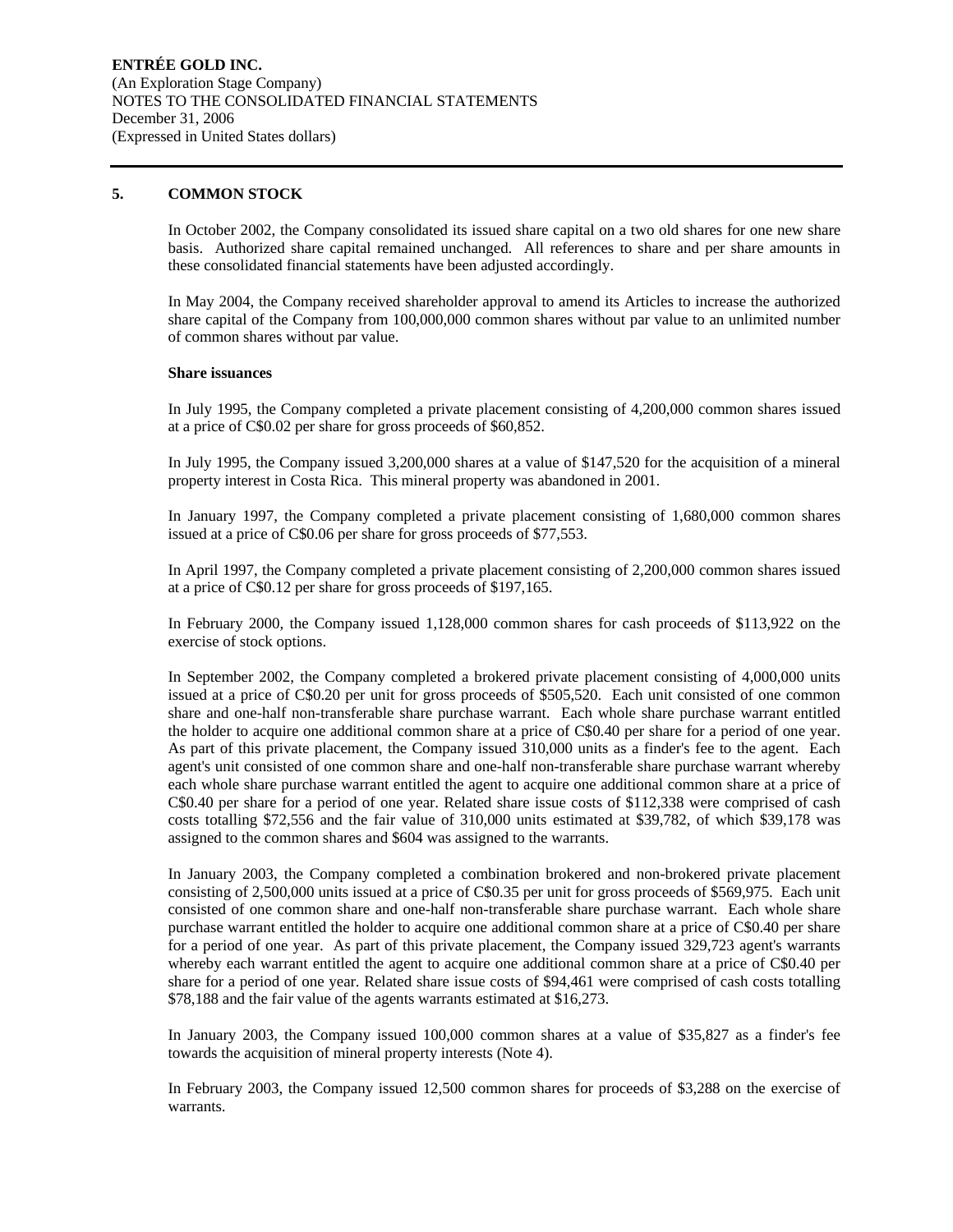#### **Share issuances** (cont'd…)

In March 2003, the Company issued 135,416 common shares at a value of \$45,839 and 67,708 nontransferable share purchase warrants with a value of \$5,252 to settle accounts payable totalling \$45,839 resulting in a loss on settlement of \$5,252. Each share purchase warrant entitled the holder to acquire one additional common share at a price of C\$0.60 per share for a period of one year.

In April 2003, the Company completed a non-brokered private placement consisting of 1,000,000 units issued at a price of C\$0.40 per unit for proceeds of \$275,560. Each unit consisted of one common share and one non-transferable share purchase warrant. Each share purchase warrant entitled the holder to acquire one additional common share at a price of C\$0.50 per share for the first year and at C\$0.60 per share for the second year. The Company incurred costs of \$4,408 with respect to this private placement.

In August 2003, the Company completed a non-brokered private placement consisting of 2,000,000 common shares issued at a price of C\$0.20 per share for gross proceeds of \$288,360. Related share issue costs of \$15,270 were charged as a reduction to the gross proceeds raised on the non-brokered private placement.

In October 2003, the Company completed a short-form offering and issued 2,352,942 units at a price of C\$0.85 per unit for gross proceeds of \$1,510,400. Each unit consisted of one common share and one-half of one non-transferable share purchase warrant. Each whole share purchase warrant allowed the holder to purchase one additional common share at an exercise price of C\$1.06 on or before October 22, 2005. The agent for the offering was paid a cash commission of 8.5% of the gross proceeds received, or \$128,384, in respect of units sold and received agent's warrants to acquire common shares equal to 10% of the number of units sold, or 235,294 warrants. The agent's warrants allowed the agent to purchase one additional common share at an exercise price of C\$0.95 per share on or before October 22, 2004. The agent was also issued 100,000 units as a corporate finance fee. Each agent's unit consisted of one common share and onehalf of one non-transferable share purchase warrant. Each whole share purchase warrant allowed the agent to purchase one additional common share at an exercise price of C\$0.95 on or before October 22, 2004. Related share issue costs of \$296,296 were comprised of cash costs totalling \$164,004 and the fair value of 100,000 agents units estimated at \$72,576 and the fair value of 235,294 agent's warrants estimated at \$59,716. The fair value of the agent's units of \$72,576 consisted of \$64,192 assigned to the common shares and \$8,384 assigned to the warrants.

In October 2003, the Company completed a brokered private placement consisting of 12,000,000 units at a price of C\$1.00 per unit for gross proceeds of \$9,092,400. Each unit consisted of one common share and one-half of one non-transferable share purchase warrant. Each whole share purchase warrant allowed the holder to purchase one additional common share at an exercise price of C\$1.35 on or before October 31, 2005. The agent for the offering was paid a cash commission of 6.5% of the gross proceeds received in respect of units sold by the agent up to 11,500,000 units, or \$566,381, and received 920,000 agent's warrants. The agent's warrants allowed the agent to purchase one additional common share at an exercise price of C\$1.35 per share on or before April 30, 2005. Related share issue costs of \$991,149 were comprised of cash costs totalling \$680,124 and the fair value of the agents warrants estimated at \$311,025.

In November 2003, the Company issued 5,000,000 shares at a value of \$3,806,000 for the acquisition of a mineral property interest (Note 4).

During the eight month period ended December 31, 2003 the Company issued 3,730,372 common shares for cash proceeds of \$1,310,221 on the exercise of warrants. The warrants exercised had a corresponding fair value of \$6,443 when issued which has been transferred from additional paid-in capital to common stock on the exercise of the warrants.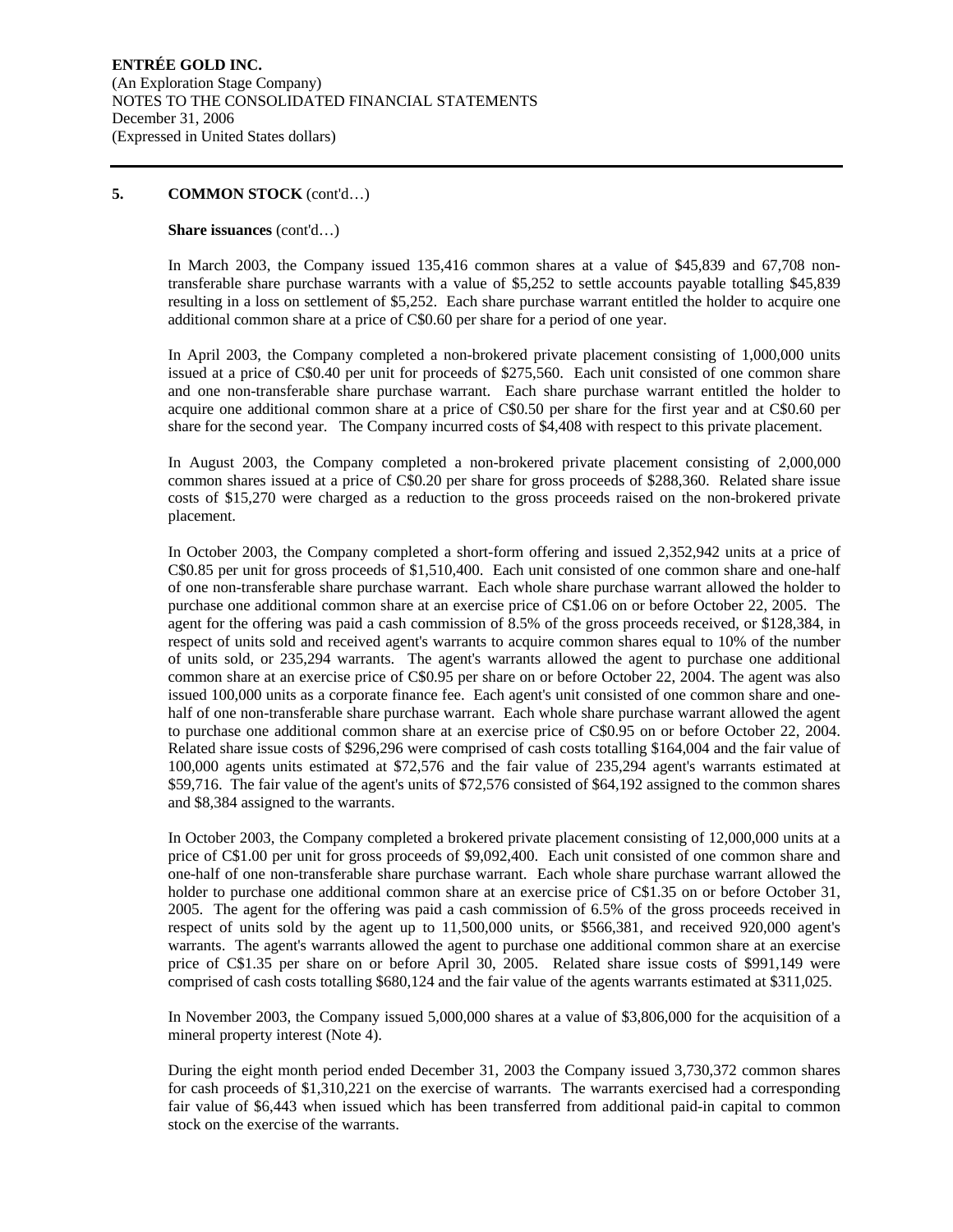#### **Share issuances** (cont'd…)

During the eight month period ended December 31, 2003, the Company issued 35,000 common shares for cash proceeds of \$14,704 on the exercise of stock options. The fair value recorded when the options were granted of \$4,026 has been transferred from additional paid-in capital to common stock on the exercise of the options.

In January 2004, the Company issued 50,000 common shares for cash proceeds of \$17,942 on the exercise of stock options. The fair value recorded when the options were granted of \$8,238 has been transferred from additional paid-in capital to common stock on the exercise of the options.

In November 2004, the Company completed a non-brokered private placement consisting of 4,600,000 units at a price of C\$1.00 per unit for gross proceeds of \$3,846,521. Each unit consisted of one common share and one non-transferable share purchase warrant. Each share purchase warrant entitles the holder to purchase one additional common share at a price of C\$1.10 on or before November 9, 2006. Pursuant to an agreement with the Company, the placee, being Ivanhoe, has a pre-emptive right to such percentage of any future offering of securities by the Company to enable them to preserve their pro-rata ownership interest in the Company after their acquisition of these 4,600,000 units. Related share issue costs were comprised of cash costs totalling \$21,026.

During the year ended December 31, 2004, the Company issued 533,836 common shares for cash proceeds of \$173,011 on the exercise of warrants. Certain of the warrants exercised had a corresponding fair value of \$13,197 when issued which has been transferred from additional paid-in capital to common stock on the exercise of the warrants.

In June 2005, the Company completed a non-brokered private placement consisting of 5,665,730 units at a price of C\$2.20 per unit for gross proceeds of \$10,170,207. Each unit consisted of one common share, one non-transferable share purchase A warrant and one non-transferable share purchase B warrant. Two A warrants entitle the holder to purchase one common share of the Company at a price of C\$2.75 for a period of 2 years. Two B warrants entitle the holder to purchase one common share of the Company at a price of C\$3.00 for a period of two years. Pursuant to an agreement with the Company, the placee, Kennecott Canada Exploration Inc. (indirect wholly-owned subsidiary of Rio Tinto plc) has the right to acquire additional securities and participate in future financings by the Company so as to maintain its proportional equity in the Company. Related share issue costs were comprised of cash costs totalling \$521,798.

In July 2005, the Company completed a non-brokered private placement consisting of 1,876,680 units at a price of C\$2.20 per unit for gross proceeds of \$3,367,890. Each unit consisted of one common share, one non-transferable share purchase A warrant and one non-transferable share purchase B warrant. Two A warrants entitle the holder to purchase one common share of the Company at a price of C\$2.75 for a period of 2 years. Two B warrants entitle the holder to purchase one common share of the Company at a price of C\$3.00 for a period of two years.

During the year ended December 31, 2005, the Company issued 10,456,450 common shares for cash proceeds of \$10,475,291 on the exercise of warrants.

During the year ended December 31, 2005, the Company issued 772,000 common shares for cash proceeds of \$705,673 on the exercise of stock options. The fair value recorded when the options were granted of \$532,908 has been transferred from additional paid–in capital to common stock on the exercise of the options.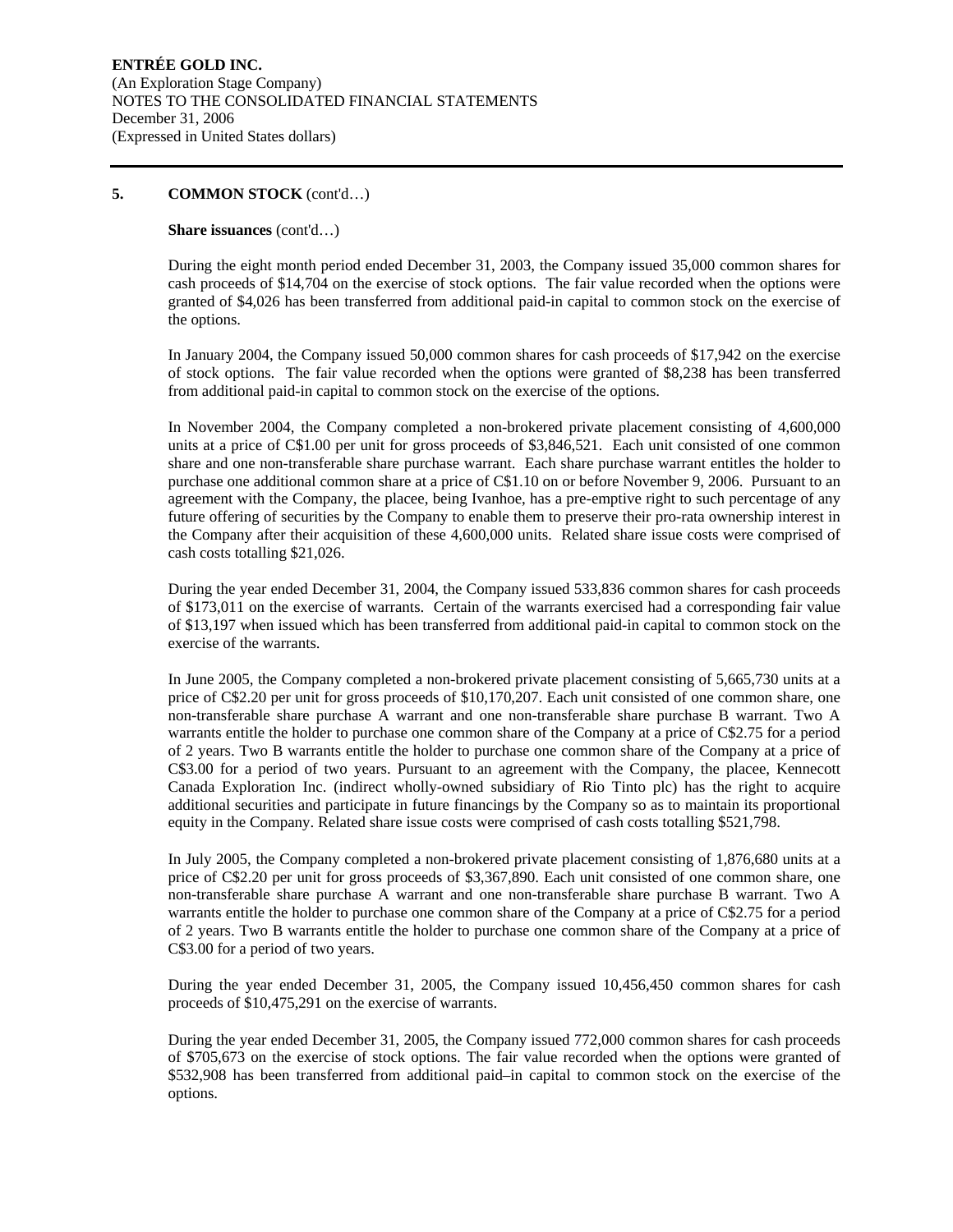#### **Share issuances** (cont'd…)

During the year ended December 31, 2006, the Company issued 1,215,000 common shares for cash proceeds of \$1,108,717 on the exercise of stock options. The fair value recorded when the options were granted of \$753,628 has been transferred from additional paid–in capital to common stock on the exercise of the options.

In June 2006, the Company issued 4,167 common shares to the University of British Columbia as a donation to become a member of the Mineral Deposit Research Unit. The fair value recorded when the shares were issued of \$8,870 has been recorded as a donation expense.

#### **Escrow shares**

During the year ended April 30, 2003, the Company, a Trustee and the owner of 2,730,000 performance escrow shares entered into a Share Purchase Agreement and Trust Deed whereby these performance escrow shares were transferred to the Trustee, on behalf of the Company, for the purpose of making the performance escrow shares available to present and future principals of the Company. In November 2003, the Company, Trustee and owner entered into a Restated Share Purchase Agreement and Trust Deed that clarified and corrected the terms and intent of the original agreement. Pursuant to these agreements, the Company acquired and immediately transferred these performance escrow shares to the Trustee for the benefit of current and future employees, officers and directors of the Company (the "2,730,000 Trustee Shares").

In July 2002, as amended in November 2003, the Company entered into an agreement with the president of the Company for the receipt of certain escrow shares in exchange for services provided to the Company. A total of 625,000 of the 2,730,000 Trustee Shares were allocated to the president during fiscal 2003. In addition, the Trustee allocated the remaining 2,105,000 Trustee Shares to directors of the Company during fiscal 2003 and 2004.

The Company recorded a compensation benefit for the Trustee Shares allocated until the shares were released from escrow. Prior to fiscal 2005, 1,500,000 of the 2,730,000 Trustee Shares were released from escrow with the final 1,230,000 released in April 2005.

The total escrow compensation expense (recovery) has been recorded in the consolidated financial statements as follows with corresponding additional paid-in capital recorded in stockholders' equity: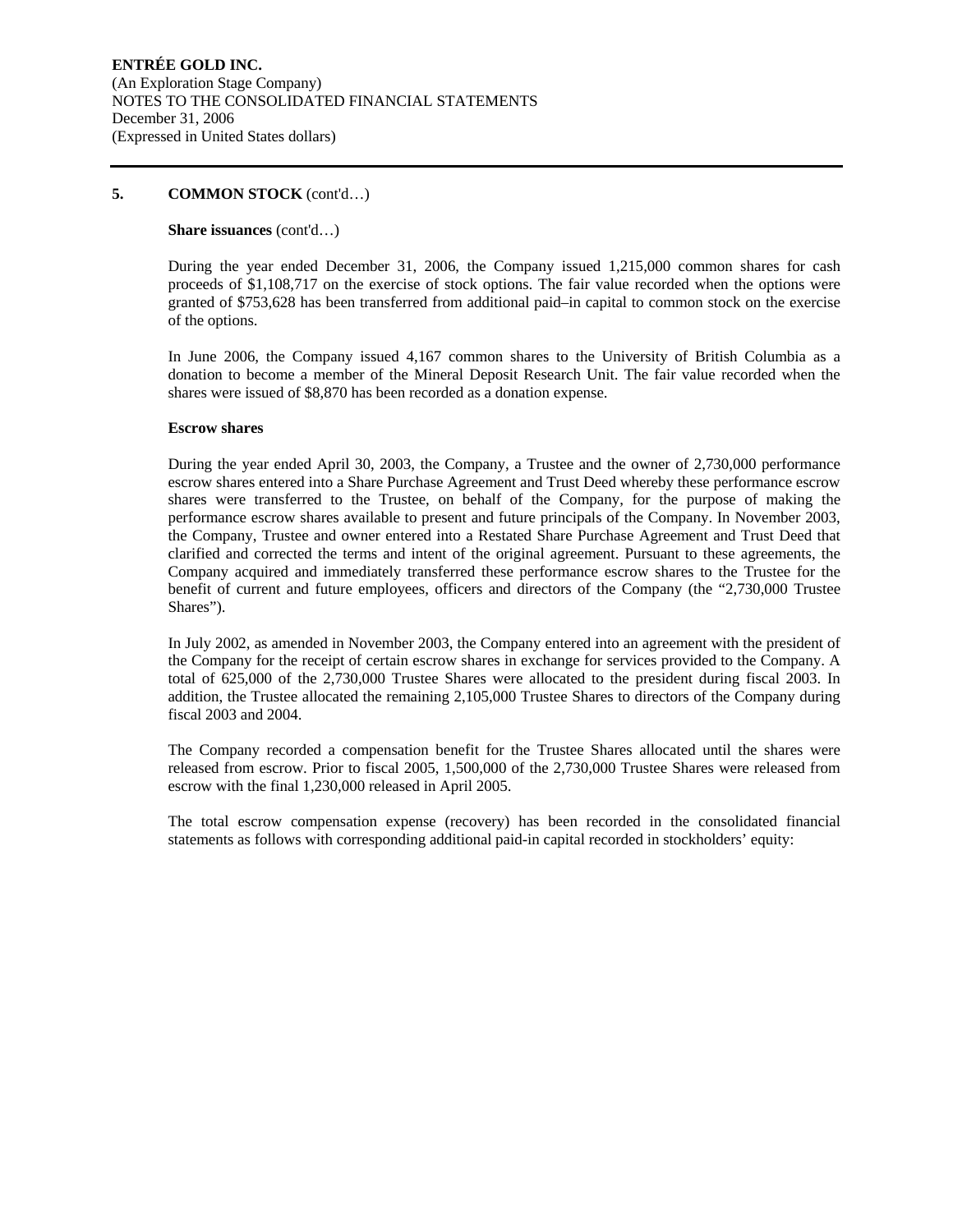**Escrow shares** (cont'd…)

|                                                                           | Year Ended   |     | Year Ended | Cumulative<br>December Period Ended |
|---------------------------------------------------------------------------|--------------|-----|------------|-------------------------------------|
|                                                                           | December 31, |     |            | 31. December 31.                    |
|                                                                           | 2006         |     | 2005       | 2006                                |
| Escrow shares allocated to president pursuant to<br>employment agreement: |              |     |            |                                     |
| Mineral property interests expense                                        | \$           | \$. |            | \$<br>169,280                       |
| Escrow shares compensation expense (recovery)                             |              |     | (1,453)    | 211,394                             |
|                                                                           |              |     | (1,453)    | 380,674                             |
| Escrow shares allocated to directors, officers, and<br>employees:         |              |     |            |                                     |
| Escrow shares compensation expense (recovery)                             |              |     | (434, 130) | 1,579,565                           |
|                                                                           | \$           | \$  | (435,583)  | \$1,960,239                         |

# **Share purchase warrants**

Share purchase warrant transactions are summarized as follows:

|                                 | Number of<br><b>Shares</b> | Weighted<br>Average<br><b>Exercise Price</b><br>(C\$) |
|---------------------------------|----------------------------|-------------------------------------------------------|
| Balance as at December 31, 2004 | 12,914,270                 | \$<br>1.22                                            |
| Issued                          | 7,542,410                  | 2.88                                                  |
| Expired                         | (2,207,820)                | 1.26                                                  |
| Exercised                       | (10, 456, 450)             | 1.22                                                  |
| Balance as at December 31, 2005 | 7,792,410                  | 2.82                                                  |
| Expired                         | (250,000)                  | 1.05                                                  |
| Balance as at December 31, 2006 | 7,542,410                  | 2.88                                                  |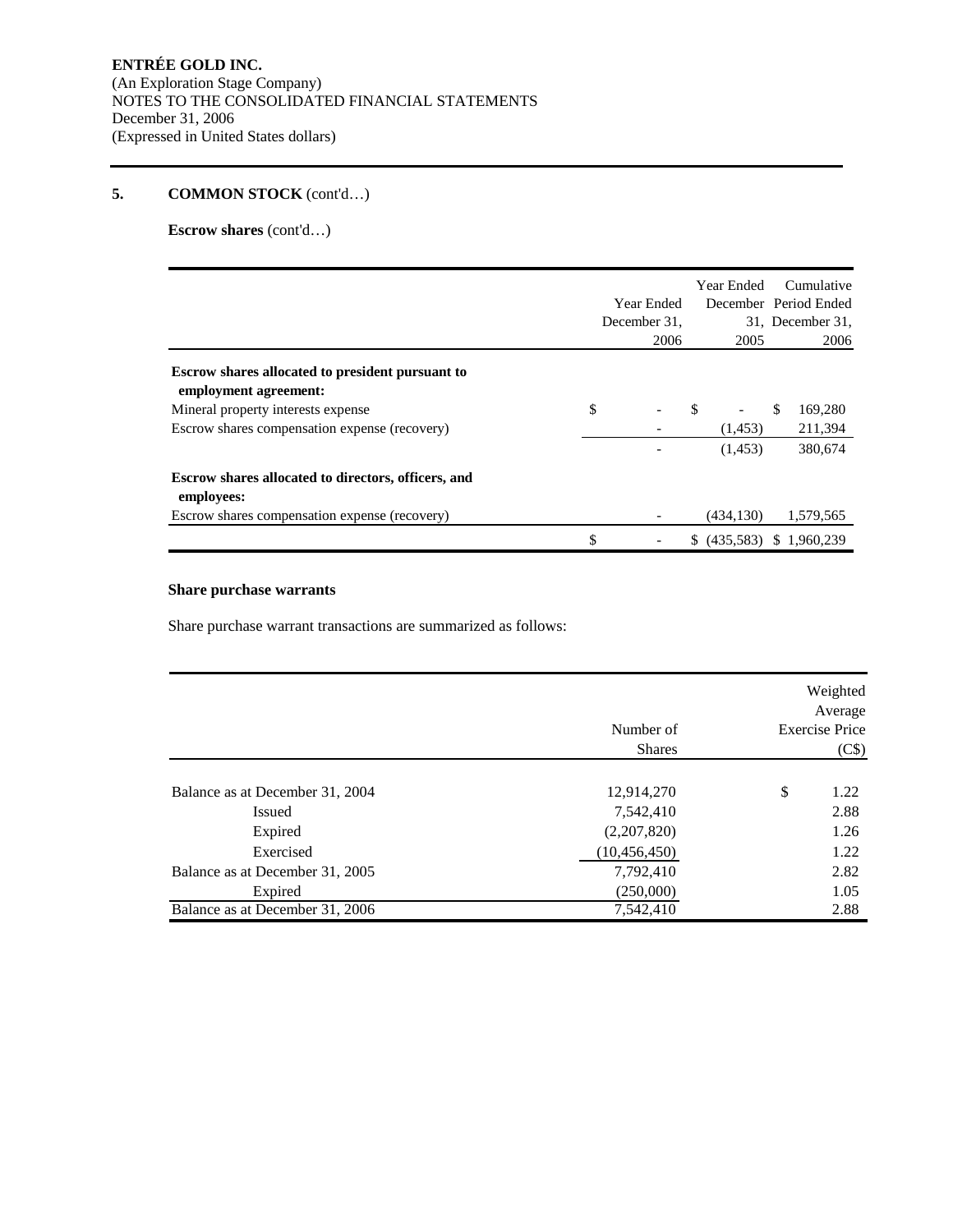#### **Share purchase warrants** (cont'd…)

As at December 31, 2006, the following share purchase warrants were outstanding and exercisable:

| Number of     | <b>Exercise Price</b> |                    |
|---------------|-----------------------|--------------------|
| <b>Shares</b> | (C\$)                 | <b>Expiry Date</b> |
| 2,832,865     | \$<br>2.75            | June 29, 2007      |
| 2,832,865     | 3.00                  | June 29, 2007      |
| 938,340       | 2.75                  | July 7, 2007       |
| 938,340       | 3.00                  | July 7, 2007       |
| 7,542,410     |                       |                    |

#### **Stock options**

During the year ended April 30, 2003, the Company adopted a stock option plan (the "Plan") to grant options to directors, officers, employees and consultants. Under the Plan, as amended in May 2006, the Company may grant options to acquire up to 9,888,000 common shares of the Company. Options granted can have a term up to ten years and an exercise price typically not less than the Company's closing stock price at the date of grant.

On March 3, 2005, the Company became a Tier 1 Issuer on the TSX Venture Exchange and, as a result, all previously issued stock options became fully vested except those granted to investor relations consultants, which included a twelve month vesting period. As a Tier 1 Issuer, future stock options granted may vest upon grant except those granted to investor relations consultants which must have a minimum 12 month vesting period.

Stock option transactions are summarized as follows:

|                                 | Number of<br><b>Shares</b> | Weighted<br>Average<br><b>Exercise Price</b><br>(C\$) |
|---------------------------------|----------------------------|-------------------------------------------------------|
| Balance as at December 31, 2004 | 5,915,000                  | \$<br>1.03                                            |
| Granted                         | 3,340,000                  | 1.83                                                  |
| Exercised                       | (772,000)                  | 1.09                                                  |
| Balance as at December 31, 2005 | 8,483,000                  | 1.28                                                  |
| Granted                         | 1,350,000                  | 1.45                                                  |
| Exercised                       | (1,215,000)                | 1.04                                                  |
| Expired                         | (40,000)                   | 1.14                                                  |
| Balance as at December 31, 2006 | 8,578,000                  | 1.34                                                  |

The weighted average fair value per stock option granted during the year ended December 31, 2006 was C\$0.85 (December 31, 2005 - C\$0.95). The number of stock options exercisable at December 31, 2006 was 8,578,000 (December 31, 2005 - 8,464,250).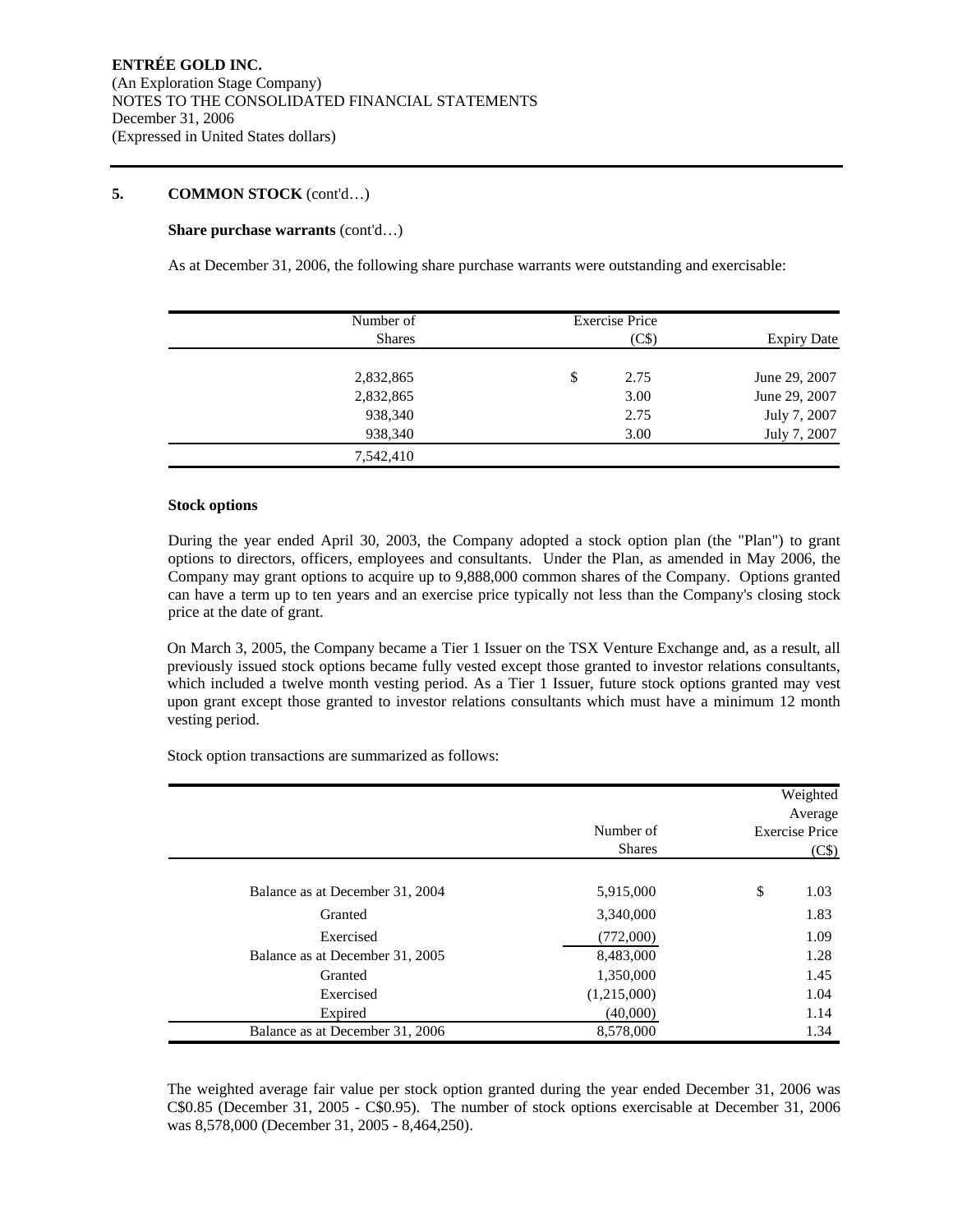#### **Stock options** (cont'd …)

At December 31, 2006, the following stock options were outstanding:

|               | Exercise   |                    |
|---------------|------------|--------------------|
| Number of     | Price      |                    |
| <b>Shares</b> | (C\$)      | <b>Expiry Date</b> |
|               |            |                    |
| 475,000       | \$<br>0.46 | August 26, 2007    |
| 350,000       | 0.60       | January 30, 2008   |
| 100,000       | 1.19       | March 3, 2008      |
| 720,000       | 1.00       | September 18, 2008 |
| 175,000       | 2.32       | November 13, 2008  |
| 560,000       | 1.24       | February 11, 2009  |
| 1,400,000     | 1.15       | November 12, 2009  |
| 600,000       | 1.25       | December 17, 2009  |
| 400,000       | 1.28       | January 7, 2010    |
| 75,000        | 1.19       | March 3, 2010      |
| 63,000        | 1.48       | May 24, 2010       |
| 2,205,000     | 1.75       | June 9, 2010       |
| 100,000       | 2.00       | August 15, 2010    |
| 25,000        | 1.66       | August 25, 2010    |
| 20,000        | 1.85       | September 28, 2010 |
| 125,000       | 1.80       | January 23, 2011   |
| 100,000       | 2.20       | February 8, 2011   |
| 20,000        | 2.34       | March 28, 2011     |
| 1,045,000     | 1.32       | July 10, 2011      |
| 20,000        | 1.77       | December 11, 2011  |
| 8,578,000     |            |                    |

#### **Stock-based compensation**

The fair value of stock options granted during the year ended December 31, 2006 was \$1,014,093 (December 31, 2005 - \$2,556,814) which is being recognized over the options vesting periods. Total stockbased compensation recognized during the year ended December 31, 2006 was \$1,031,683 (December 31, 2005 - \$5,074,100) which has been recorded in the consolidated statements of operations as follows with corresponding additional paid-in capital recorded in stockholders' equity: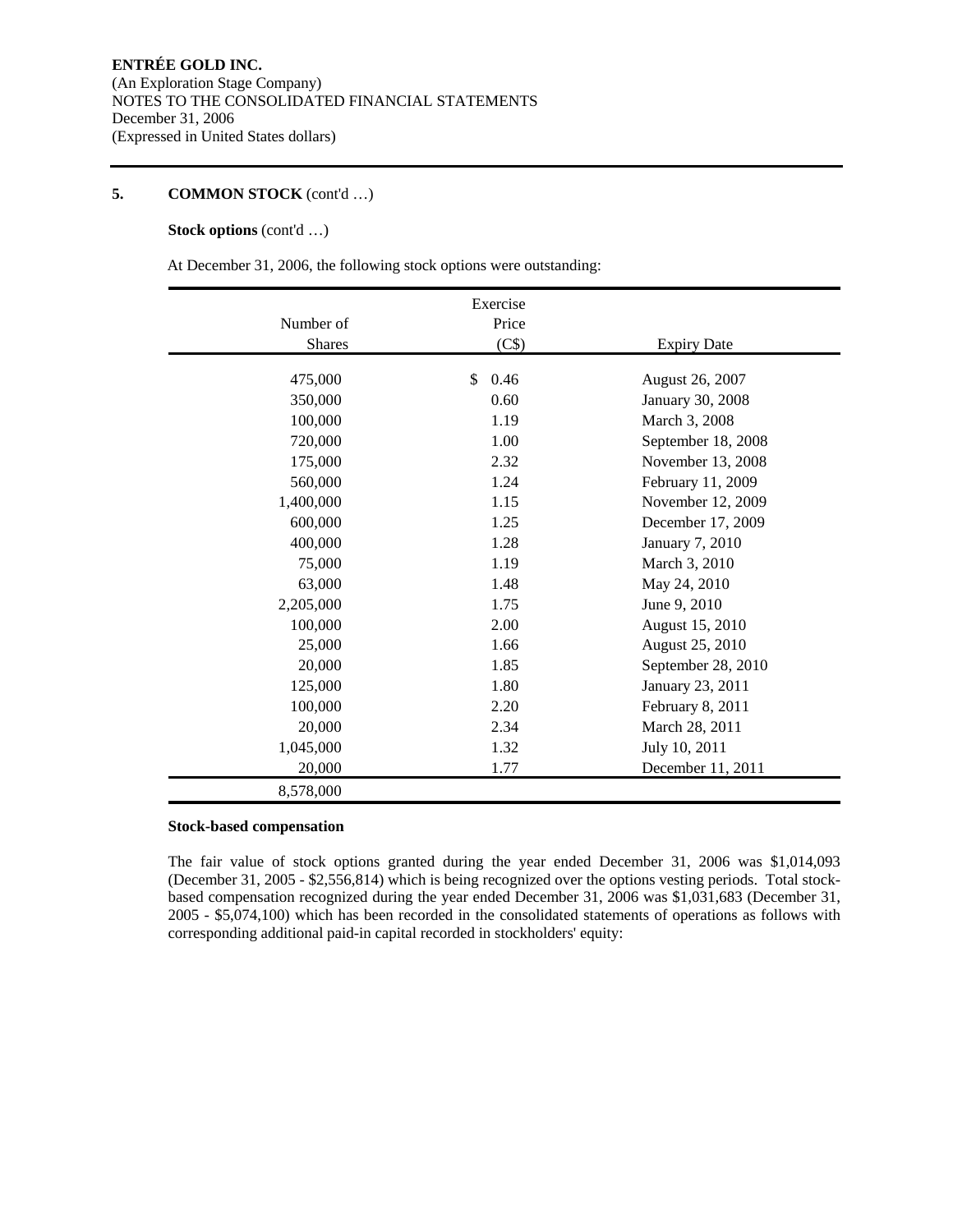#### **Stock-based compensation** (cont'd …)

|                                                   |    |              |           | Cumulative                |
|---------------------------------------------------|----|--------------|-----------|---------------------------|
|                                                   |    | Year Ended   |           | Year Ended Period Ended   |
|                                                   |    | December 31. |           | December 31, December 31, |
|                                                   |    | 2006         | 2005      | 2006                      |
|                                                   |    |              |           |                           |
| Consulting fees                                   | \$ | 102,579      | 1,056,854 | 1,360,123                 |
| Legal                                             |    |              | 158.292   | 250,756                   |
| Management fees                                   |    | 270,573      | 1,839,394 | 2,818,122                 |
| Mineral property interets                         |    | 275,542      | 1,007,992 | 1,543,154                 |
| Office and administration                         |    | 352,354      | 753.894   | 1,400,531                 |
| Stockholder communications and investor relations |    | 30,635       | 257,674   | 695,316                   |
|                                                   | S. | 1.031.683    | 5.074.100 | \$ 8,068,002              |

The following weighted-average assumptions were used for the Black-Scholes valuation of stock options granted:

|                                  | Year Ended<br>December 31,<br>2006 | Year Ended<br>December 31,<br>2005 |
|----------------------------------|------------------------------------|------------------------------------|
| Risk-free interest rate          | 4.25%                              | 2.85%                              |
| Expected life of options (years) | 5.0                                | 5.0                                |
| Annualized volatility            | 68%                                | 80%                                |
| Dividend rate                    | $0.00\%$                           | $0.00\%$                           |

#### **6. RELATED PARTY TRANSACTIONS**

The Company entered into the following transactions with related parties during the year ended December 31, 2006:

a) Compensation expense (recovery) of \$Nil (December 31, 2005 – (\$434,130)) was recognized from certain performance escrow shares allocated to directors, officers and employees of the Company (Note 5) which has been recorded as escrow shares compensation expense (recovery) of \$Nil (December 31, 2005 -\$(434,130)).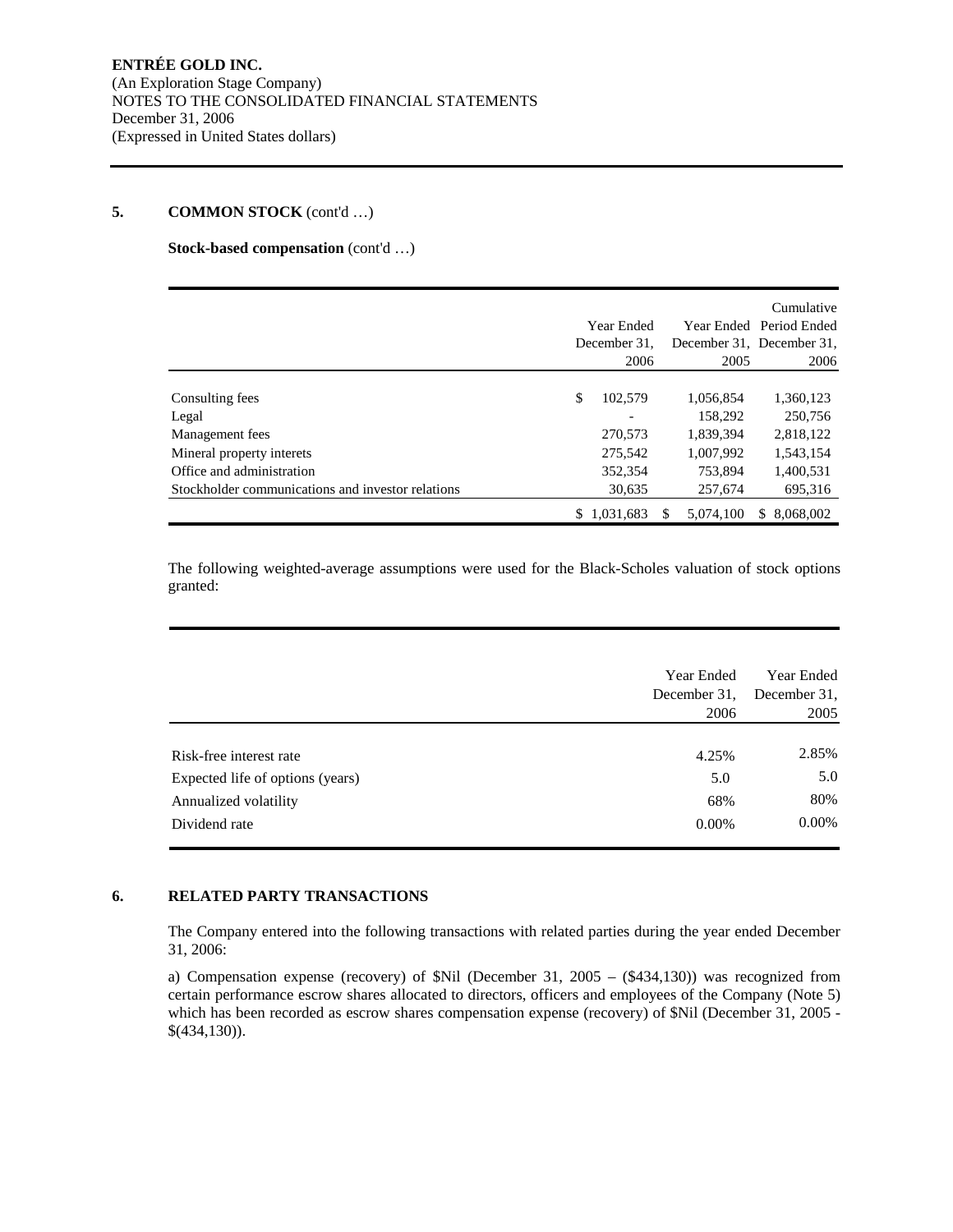#### **6. RELATED PARTY TRANSACTIONS** (cont'd…)

b) Paid or accrued management fees of \$45,741 (December 31, 2005 - \$53,080) to directors and officers of the Company.

These transactions were in the normal course of operations and were measured at the exchange amount which represented the amount of consideration established and agreed to by the related parties.

# **7. SEGMENT INFORMATION**

The Company operates in one business segment being the exploration of mineral property interests.

Geographic information is as follows:

|                     | December 31,<br>2006            | December 31,<br>2005 |
|---------------------|---------------------------------|----------------------|
| Identifiable assets |                                 |                      |
| Canada              | \$14,827,904<br>S.              | 22, 167, 229         |
| Mongolia            | 682,190                         | 742,839              |
|                     | \$15,510,094                    | \$22,910,068         |
|                     |                                 |                      |
|                     | Year Ended                      | Year Ended           |
|                     | December 31,                    | December 31.         |
|                     | 2006                            | 2005                 |
| Loss for the year   |                                 |                      |
| Canada              | $(3,223,491)$ \$                | (5,080,565)          |
| Mongolia            | (6,431,850)                     | (8,611,202)          |
|                     | $(9,655,341)$ \$ $(13,691,767)$ |                      |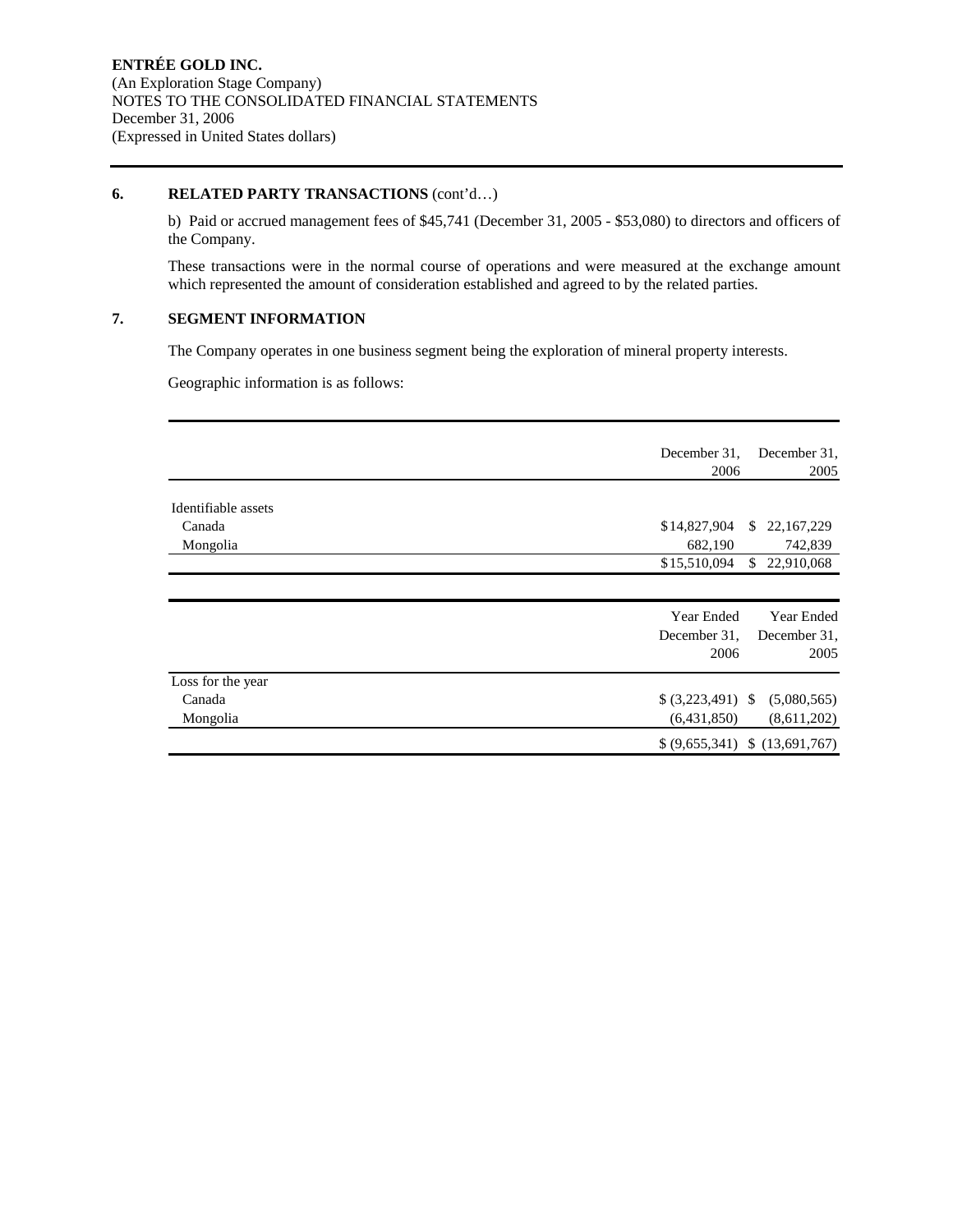### **8. INCOME TAXES**

A reconciliation of income taxes at statutory rates with the reported taxes is as follows:

|                                             | Year             | Year            |
|---------------------------------------------|------------------|-----------------|
|                                             | Ended            | Ended           |
|                                             | December 31.     | December 31.    |
|                                             | 2006             | 2005            |
|                                             |                  |                 |
| Loss for the year                           | \$ (9,655,341)   | \$(13,691,767)  |
| Statutory rate                              | 36.1%            | 35.6%           |
| Expected income tax recovery                | \$.<br>3,487,509 | \$<br>4,874,269 |
| Items not deductible for tax purposes       | (2,545,943)      | (4,304,235)     |
| Tax deductible share issue costs            | 131,009          | 123,783         |
| Difference in foreign tax rates             | (34,603)         | (39,202)        |
| Unrecognized benefits of non-capital losses | (1,037,972)      | (654, 615)      |
|                                             |                  |                 |
| Total income taxes                          | \$               | \$              |

The significant components of the Company's future income tax assets are as follows:

|                                 | December 31.    | December 31.    |
|---------------------------------|-----------------|-----------------|
|                                 | 2006            | 2005            |
|                                 |                 |                 |
| Future income tax assets:       |                 |                 |
| Non-capital loss carry forwards | \$<br>2,375,558 | \$<br>1,528,007 |
| Resource expenditures           | 7,880,835       | 3,392,913       |
| Capital assets                  | 256,281         | 282,251         |
| Share issue costs               | 153,497         | 305,429         |
|                                 | 10,666,171      | 5,508,600       |
| Valuation allowance             | (10, 666, 171)  | (5.508,600)     |
|                                 |                 |                 |
| Net future income tax assets    | \$              | \$              |

The Company has available for deduction against future taxable income non-capital losses of approximately \$5,600,000 in Canada and \$2,000,000 in Mongolia. These losses, if not utilized, will expire through 2026. Subject to certain restrictions, the Company also has foreign resource expenditures available to reduce taxable income in future years. Future tax benefits which may arise as a result of these losses, resource expenditures and share issue costs have been offset in these financial statements by a valuation allowance.

### **9. FINANCIAL INSTRUMENTS**

The Company's financial instruments consist of cash and cash equivalents, receivables and accounts payable and accrued liabilities. Unless otherwise noted, it is management's opinion that the Company is not exposed to significant interest or credit risks arising from these financial instruments. The fair value of these financial instruments approximates their carrying values, unless otherwise noted.